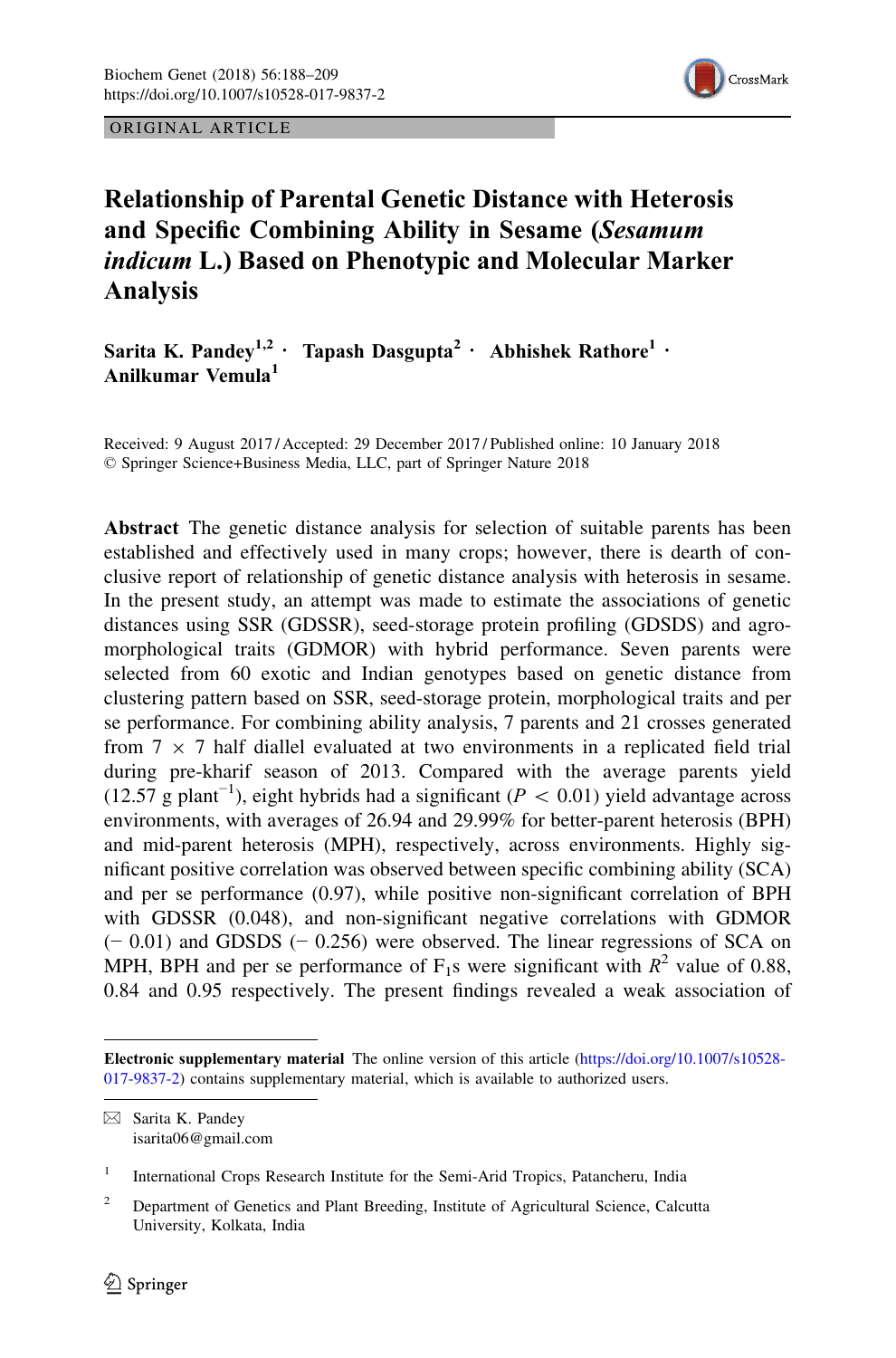GDSSR with  $F_1$ 's performance; however, SCA has appeared as an important factor in the determination of heterosis and per se performance of the hybrids. The present findings also indicated that parental divergence in the intermediate group would likely produce high heterotic crosses in sesame.

Keywords GCA · Heterosis · Genetic distances · SCA · Sesame · SSR

# Introduction

Sesame (Sesamum indicum L.) is an ancient oil-yielding crop in tropical and subtropical regions of Asia, Africa and South America producing the highest quality of oil among the major oilseed crops including peanut, soybean and rapeseed (Bhat et al. [1999\)](#page-20-0). Sesame seeds contain about 50–60% edible oil, which is consumed as a traditional health food for its specific antihypertensive effect and anti-oxidative activity (Jan et al. [2011](#page-21-0)). The consumption of vegetable oil is expected to touch almost 200 billion kilograms by 2030 resulting in huge demand of oil seed crops (Wang et al. [2014](#page-21-0)). To fill the gap between demand and supply of oil seed, it is necessary to further increase both yield level and total production by exploiting heterosis. Indian sesame collection represents wide diversity for morphological and agronomic characteristics over diverse eco-geographical regions (Bisht et al. [2004\)](#page-20-0). In the present era, molecular techniques and biometrical methods have unlocked the several ways to evaluate germplasm regarding their suitability as parents. To achieve higher yield, it is required to identify elite parents that can produce exceptionally high yielding hybrids. The use of molecular markers for assessing the diversity amongst parental lines has been suggested for overcoming bottlenecks in hybrid development and selection (Ndhlela et al. [2015\)](#page-21-0). The identification of best hybrid combinations basically relies on the combining ability of the parental genotypes and the gene effects that are associated to the expression of the traits of interest. For any hybrid breeding programme, the information on the effects of general combining ability (GCA) and specific combining ability (SCA) is crucial for the selection of parental genotypes. Best parental combinations are likely to produce heterotic  $F_1$  progeny. The successful breeding and utilization of elite lines in diverse heterotic groups have not only assisted in increasing the maize productivity by a big difference but also encouraged breeders to adopt this technique in other crops (Hallauer [1999\)](#page-20-0). Very few studies have used genetic distance to predict hybrid performance in sesame. Some researchers reported association between marker-based genetic distance and heterosis (Banerjee and Kole [2010\)](#page-20-0), whilst others have reported no association with heterosis (Dikshit and Swain [2000\)](#page-20-0). The potential application of markers in determining the degree of heterosis in sesame is, therefore, inconclusive. In this context, the present study is an attempt to classify the accessions according to their relationships by means of the genetic distance based on SSR ( $GD<sub>SSR</sub>$ ), Seed-storage protein profiling ( $GD<sub>SDS</sub>$ ) and 37 agro-morphological traits  $(GD<sub>MOR</sub>)$  for their future use in hybrid breeding. The objectives of this study were as follows: (i) to classify sesame genotypes based on  $GD_{SSR}$ ,  $GD_{SDS}$  and  $GD_{MOR}$  (ii) to estimate GCA, SCA and heterosis effects, and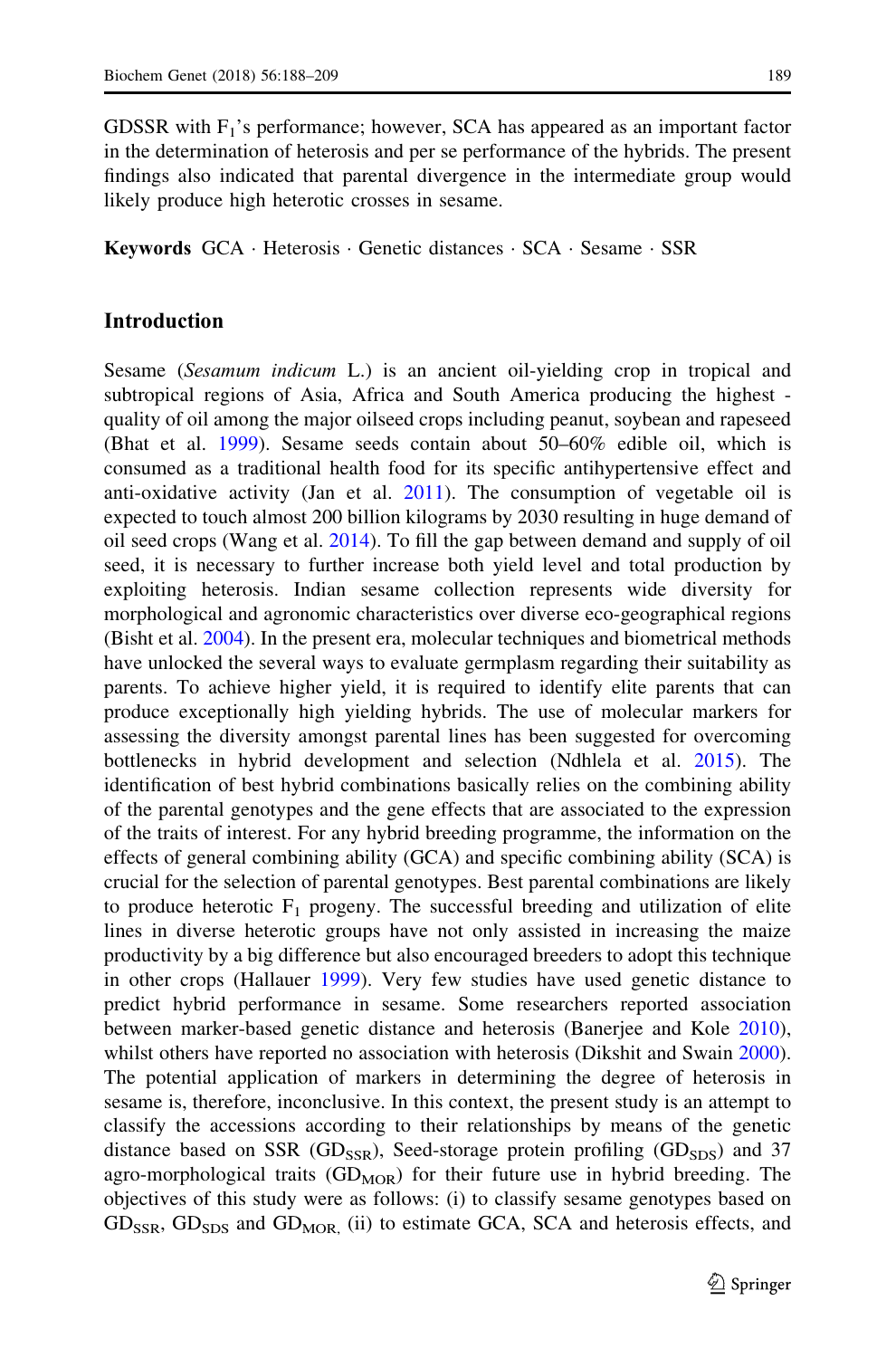(iii) to correlate the estimated parental genetic diversity based on  $GD_{SSR}$ ,  $GD_{SDS}$ and  $GD<sub>MOR</sub>$  with SCA and heterosis effects.

# Materials and Methods

### Experimental Material

In an earlier study reported by Pandey et al. [\(2015](#page-21-0)), a collection of 60 sesame genotypes including exotic collections, indigenous collections and landraces were classified based on morphological and marker analysis which served as a base population for selection of seven parents. Based on three clustering pattern and yield performance records, the seven parents namely, Gujarat Til-2 (Western India), TKG-22 (Central India), OSC-593 (South Eastern India), RT-348 (North Western India), TKG-352 (Central India), UMA (South Eastern India) and one indigenous collection, NIC-8316 (Eastern India) (Table [1](#page-3-0)) from five major sesame-growing states of India were selected for a  $7 \times 7$  half-diallel mating design. Twenty-one  $F_1s$ along with seven parents were again clustered based on  $GD_{SSR}$ ,  $GD_{SDS}$  and  $GD_{MOR}$ according to the methods described below.

### Field Experiment

All the possible crosses were made except the reciprocal ones. All  $F_1$  hybrids with their parents were planted during *pre-kharif* season of 2013 using random complete block design with three replications in two environments: the first field site was in Nonaghata (latitude 23°42′ and longitude 88°44′) and the second was in Baruipur South 24-Paraganas (latitude 22°37′ and longitude 88°43′) of West Bengal, India. The soil characteristic was silty clay with pH 6.65 at Nonaghata and sandy loam type with pH 7.20 at Baruipur.

#### Agronomic Characteristics

The observations of following nine agronomic characters namely plant height (PH), days to 50% flowering (DTF) (days), days to maturity (DTM) (days), number of primary branches/plant (BP), number of capsules/plant (CP), capsule length (CL) (cm), number of seeds/capsule (SC), 1000 seed weight (SW) (g) and seed yield/plant (SY) (g) were recorded for combining ability analysis. Additional 28 traits namely seed coat colour, stem shape, stem pubescence, leaf arrangement, leaf shape, leaf angle, petal colour, petal hairiness, flowers/axil, capsule shape, capsule hairiness, branching habit, shape of stem hair, stem branching, leaf hairiness, basal leaf profile, basal leaf margin, lobe incision of basal leaf, petiole colour, petiole hairiness, extra floral nectaries, extra floral nectaries colour, calyx hairs, interior corolla colour, interior corolla pigment, lower lip colour, capsule arrangement and capsule beak shape were also recorded along with nine agronomic traits for diversity analysis based on 37 morphological traits.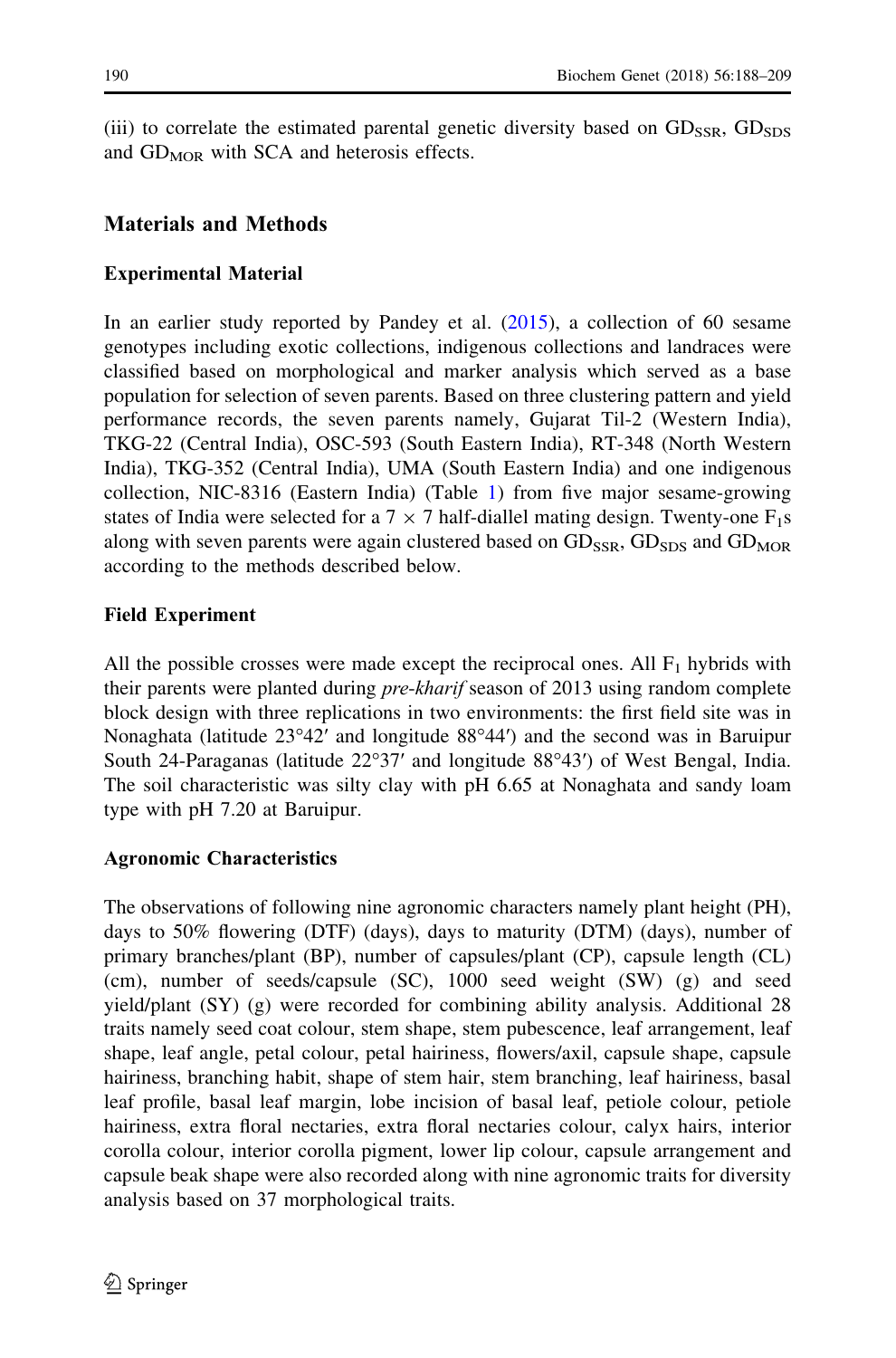<span id="page-3-0"></span>

| ids    | Parent Parent | ⊟<br>Origii                                                                                                                              | Salient feature                                                                                                                   | GCA for SY<br>SS     | (mean) GD <sub>SSR</sub> |              | Groups based on Groups based on Groups based on<br>GD <sub>MOR</sub> | GD <sub>3DS</sub> |
|--------|---------------|------------------------------------------------------------------------------------------------------------------------------------------|-----------------------------------------------------------------------------------------------------------------------------------|----------------------|--------------------------|--------------|----------------------------------------------------------------------|-------------------|
|        |               | GUJARAT Gujarat-Western India<br>TIL-2<br>TKG-22 MP-Central India<br>OSC-593 Orissa-South Eastern Indi<br>RT-348 Rajasthan-North Western | Tolerant to bacterial blight<br>and wilt                                                                                          | $-0.791**$ 14.26 IIB |                          |              | ⊞                                                                    | $\mathbb{A}$      |
| 8      |               |                                                                                                                                          | High oil and iron, zinc content $-0.232**$ 13.22                                                                                  |                      |                          | $\Delta$     | ₫                                                                    | $\Xi$             |
| යි     |               |                                                                                                                                          | MP-Central India High oil and iron, zinc content $-0.232**$<br>Orissa-South Eastern India Less branching; high yielding $0.337**$ |                      | 12.15                    | ₿            | $\overline{C}$                                                       | ₿                 |
| F      |               | Rajasthan-North Western<br>India                                                                                                         | High seed weight and high<br>cobalt content                                                                                       | $-0.293**$ 11.44     |                          | ≌            | $\overline{C}$                                                       | ≌                 |
| S      | <b>UMA</b>    | Orissa-South Eastern India Tolerant to Root Rot and                                                                                      | Phyllody                                                                                                                          | $0.498***$ 11.49     |                          | $\mathbb{H}$ | 14                                                                   | ≘                 |
| .<br>ა | NIC-8316      | Indigenous collection-<br>Eastern India                                                                                                  | High adaptability with high<br>iron content                                                                                       | $0.247***$           | 12.83                    | $\mathbb{H}$ | $\Xi$                                                                | ≘                 |
|        | TKG-352       | MP-Central India                                                                                                                         | High oil content and seed<br>yield                                                                                                | 0.234                | 12.62                    | $\Delta$     | $\triangleright$                                                     | ĺА                |

**Table 1** Characteristic features of seven selected parents for  $7 \times 7$  half diallel analyses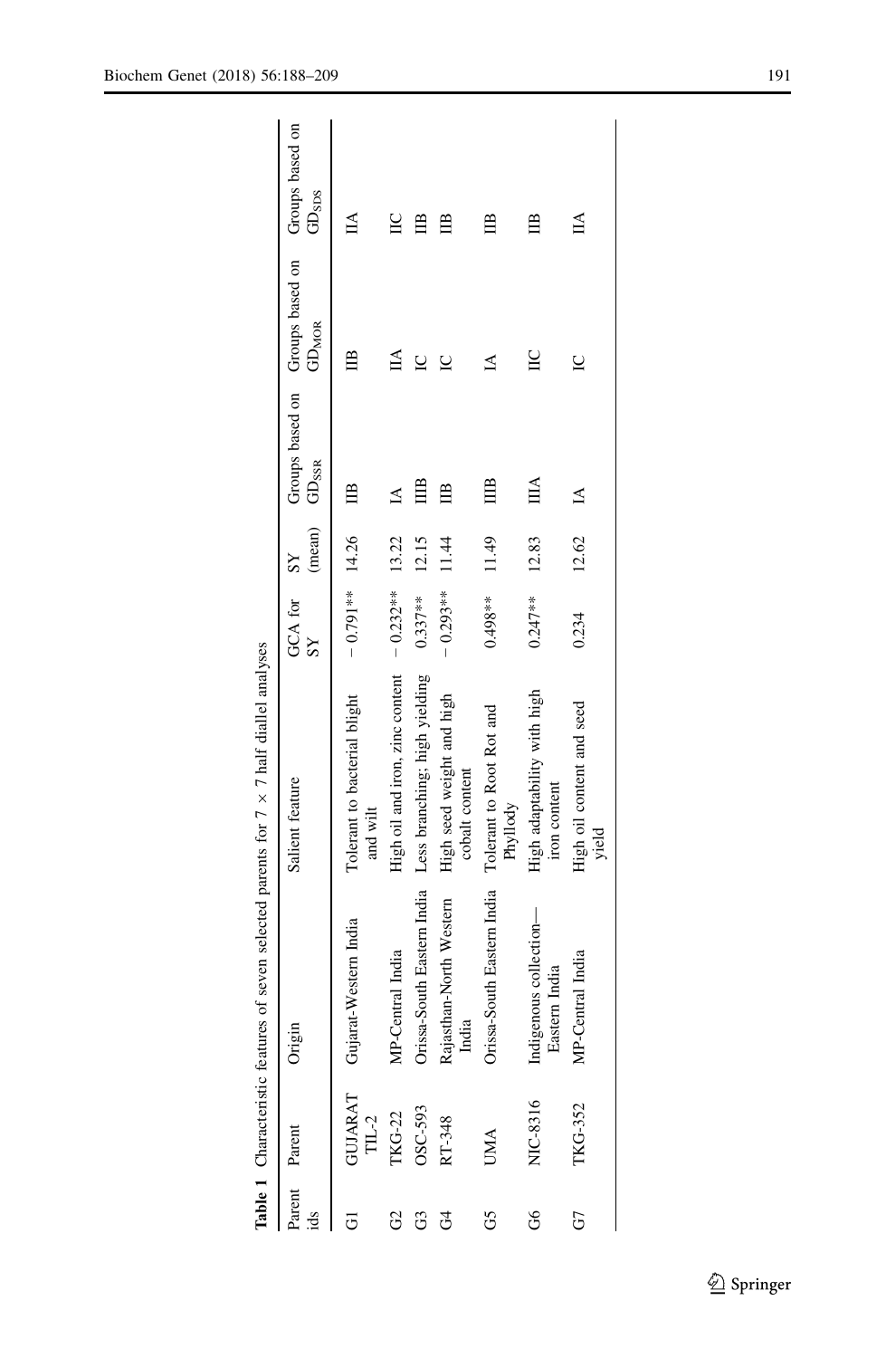# Molecular Marker Analyses

# DNA Extraction

DNA extraction was done from apical young leaves of 10–12 days old. After grinding them in liquid nitrogen, the leaves were treated with CTAB buffer following the method of Saghai-maroof et al. [\(1984](#page-21-0)), and then the DNA was purified with RNaseA followed by phenol: chloroform. Purified DNA was quantified in Nanodrop Lite (Thermo Scientific, USA).

# SSR Primers

Initially, 36 SSR and EST-SSR markers were used, but final genetic divergence was measured based on 11 highly polymorphic SSR markers (Bhattacharya et al. [2014\)](#page-20-0). The details of 11 polymorphic markers are given in Supplementary Table 1.

# PCR Amplification

DNA amplification was done in  $25 \mu L$  reaction mixture that consists of 0.2 µmol  $L^{-1}$  SSR primers, 0.2 mM of each dNTPs, 2 mmol  $L^{-1}$  MgCl<sub>2</sub>, 1X PCR buffer and 0.5 unit Taq polymerase, and 50 ng sample DNA. The procedures for SSR and Est-SSR were performed on a DNA thermocycler kit (Eppendorf AG 6321, Germany) as described by Pandey et al. [\(2015](#page-21-0)). 3% agarose gel (Sigma USA) was used for separating the amplified PCR products. A 50 base-pair ladder marker (GeneRuler 50 bp DNA Ladder, Thermo Scientific, USA) was used to estimate PCR fragment size.

# Seed-Storage Protein Extraction and Profiling

Seed-storage protein extraction and protein profiling were performed according to Lowry et al. [\(1953](#page-21-0)) and Laemmli ([1970\)](#page-21-0). Standard marker protein (Fermentes, PageRuler™ Pre-stained Protein Ladder—SM0671) was used for estimation of molecular weights of sample protein bands using Gel Documentation Unit (UVP, USA). Molecular weights (MWs) and relative mobility (Rm values) of each band were obtained using the Life Sciences Software loaded in gel documentation unit (UVP GelDoc) by characterizing the molecular weights of each band of the known marker protein. Genetic similarity (GS) coefficients were computed using SIMQUAL program. Dendrogram was constructed using Unweighted Pair Group Method with Arithmetic average to assess relationship among genotypes.

# Genetic Distance Analysis Using SSR, Protein and Morphological Data

The clear and reproducible bands from both protein and DNA fragments were selected for data analysis. The presence or absence of bands was scored as '1' or '0', respectively, for all genotypes. Effective allele/locus was calculated following Weir [\(1990](#page-21-0)). To eliminate the effect of different measurements, the data were first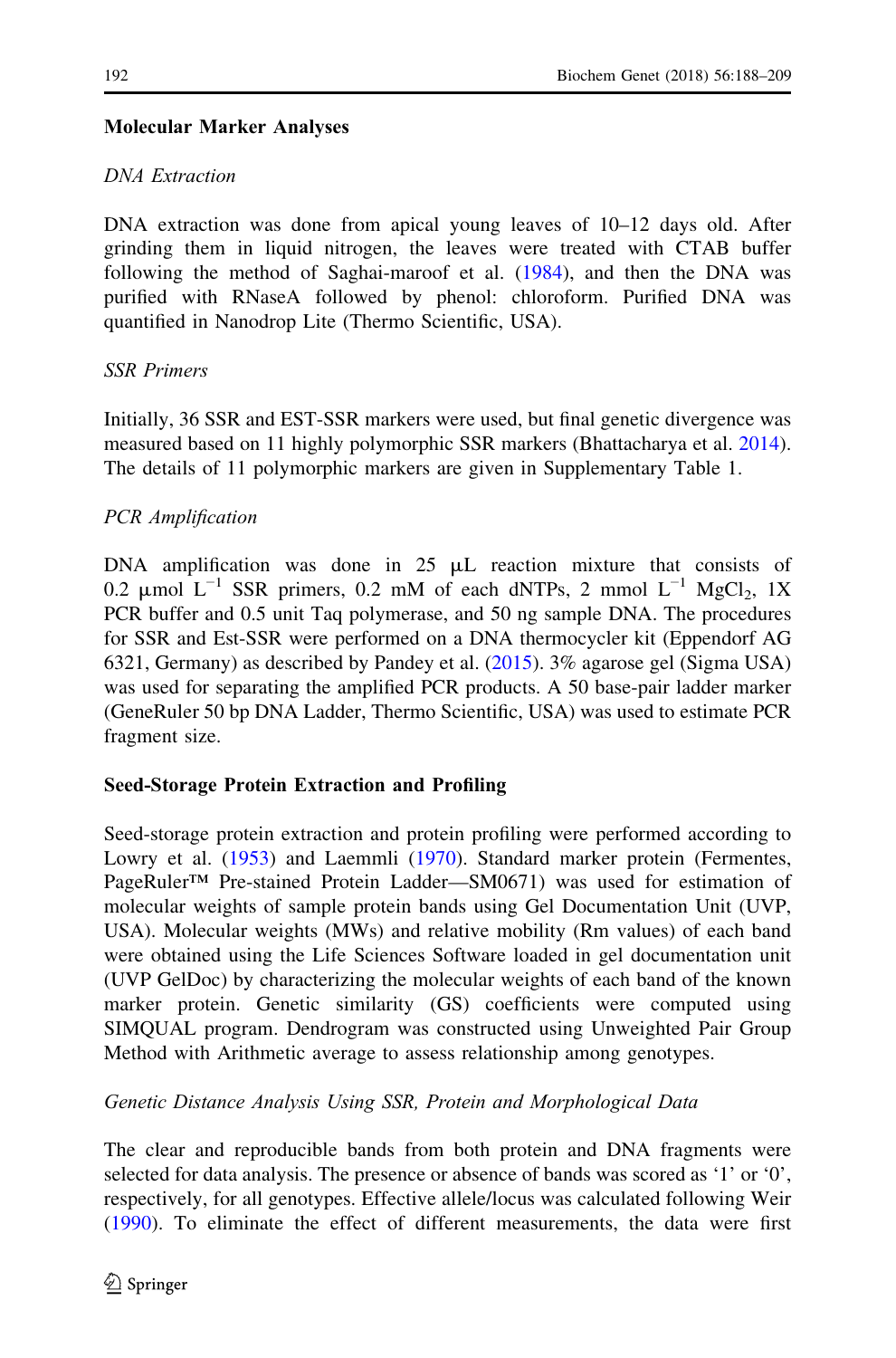standardized using the program STAND. The distance coefficient through DICE similarity index was then calculated, and dissimilarity coefficients between genotypes were worked out following Jaccard's coefficient method. Genetic distances were calculated as 1—genetic similarity (GS). The morphological dissimilarity matrix was calculated using program SIMINT, whereas SIMQUAL was used for molecular dissimilarity matrix through NTSYS-pc (Rohlf [2005\)](#page-21-0). Dendrogram was constructed using the NJ method based on dissimilarity matrix using DARwin 6.0.13 software program.

#### Statistical Analyses

Griffing's Method 2 (no reciprocals) (Griffing [1956\)](#page-20-0) was used to determine the estimates of general combining ability and specific combining ability of  $F_1$ s, which are developed to study the yield of sesame. Combined and environment-wise analyses of variance of hybrid trial were performed using MIXED procedure of SAS 9.4 (SAS [2015](#page-21-0); Zhang and Kang [1997\)](#page-21-0) considering environment, hybrid and replication as fixed effects. Individual environment variances were modelled into combined analysis. F-test was used for testing the significance of fixed effect factor. The linear model for combined analysis of hybrids across environments for yield is

$$
Y_{ijk} = \mu + \text{env}_i + \text{rep}(\text{env})_{ki} + \text{GCA}_j + \text{SCA}_{jj'} + (\text{GCA} \times \text{env})_{ij'} + (\text{SCA} \times \text{env})_{ij'} + \epsilon_{ijk},
$$

where  $\mu$  is the overall mean; env<sub>i</sub> is *i*th environment,  $i = 1,2$ , rep(env)<sub>ki</sub> is the effect of k replication within *i*th environment;  $GCA<sub>j</sub>$  is *j*th parent general combining ability,  $j = 1$  to  $p - 1$ ; SCA<sub>ij'</sub> is jj'th F<sub>1</sub> hybrid specific combining ability,  $j' = j + 1$ to p; (GCA  $\times$  env)<sub>ij</sub> is the interaction of GCA and environment; (SCA  $\times$  env)<sub>ijj'</sub> is the interaction of SCA and environment; and  $\epsilon_{ijk}$  is the random error NID(0,  $\vec{\sigma}^2 e$ ). The relative importance of GCA and SCA effects on yield was assessed using the formula  $(2\sigma_{GCA}^2/(2\sigma_{GCA}^2 + \sigma_{SCA}^2))$  (Baker [1978;](#page-20-0) Lu and Myers [2011\)](#page-21-0)—the closer the ratio to unity, greater is the predictability of a specific hybrid's performance based on the GCA alone (Hung and Holland [2012](#page-21-0)).

Mid-parent heterosis (MPH) and best-parent heterosis (BPH) were calculated for yield. The MPH was calculated as follows:  $[(F_1 - MP)/MP] \times 100$ ; where,  $F_1$  is the mean performance of the hybrid; MP is the mid-parent value given by  $(P1 + P2)/2$ ; P1 and P2 are the means of parent 1 and parent 2, respectively. The BPH was calculated as  $[(F_1 - BP)/BP] \times 100$ : where  $BP =$  the mean of the best parent. Simple linear regression was computed to determine the relationships between SW, SY, SCA, BPH and MPH. The binary data from SSR scoring were used to compute pairwise similarity coefficients (Jaccard[1908](#page-21-0)). The similarity matrix thus obtained was subjected to cluster analysis using the UPGMA algorithm using NTSYS-pc software (Rohlf [2000](#page-21-0)). Relationships among  $F_1s$  and parents were visualized in dendrograms. Means per environment and across environments were used to calculate Pearson's correlation coefficients (r) between genetic distances, F1SY, MPH, BPH and SCA using SAS (SASV9.4).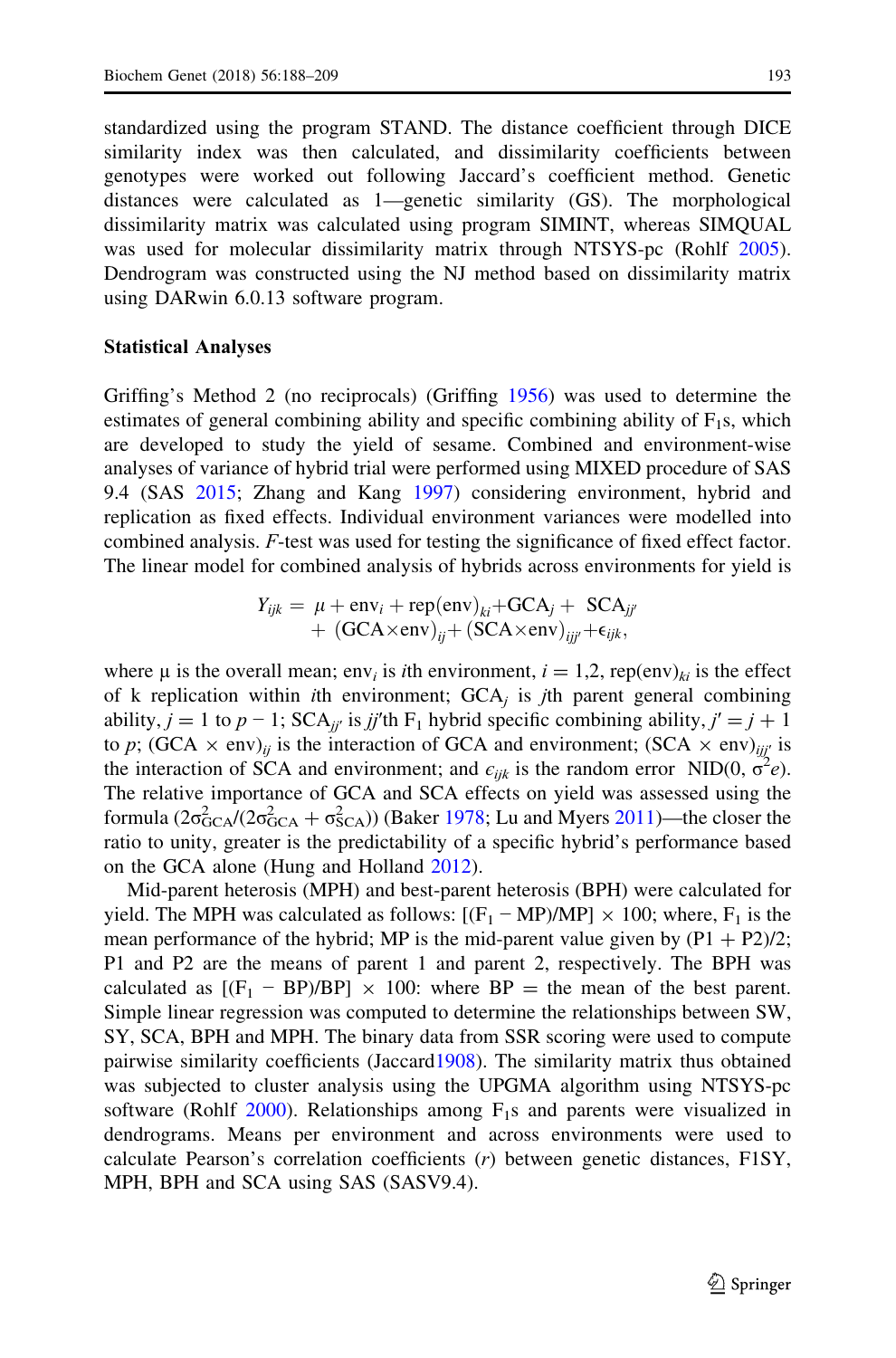# <span id="page-6-0"></span>Result and Discussion

### Genetic Distance and Groups of Parents

Grouping of original 60 genotypes were done based on  $GD_{SDS}$  (range 1.98–12.44), GD<sub>MOR</sub> (range 3.29–13.65) and GD<sub>SSR</sub> (range 3.31–11.91). The original 60 genotypes were clearly clustered into three groups based on genetic distance  $(GD<sub>SSR</sub>)$  through SSR markers.  $GD<sub>SSR</sub>$  of the seven parents ranged from 0.05 to 0.55, with an average of 0.301, which was lower than that of the original parent population. To select seven diallel parents, two parents each from groups—GI and GII, and three parents from GIII were selected based on  $GD_{SSR}$ . Based on  $GD_{SDS}$ , the 60 genotypes clustered into two main groups GI and GII; Group GI was further subclustered into IA and IB, and GII subclustered into IIA, IIB and IIC. According to the grouping based on  $GD<sub>SDS</sub>$ , all the selected seven genotypes fall in the subgroups of GII—IIA, IIB and IIC. Following the same pattern of  $GD<sub>SDS</sub>$ ,  $GD<sub>MOR</sub>$ also grouped the 60 genotypes into two main groups (GI and GII), both with three subclusters IA, IB and IC; and IIA, IIB and IIC respectively. As evident from the results, similar fashion of grouping was observed based on  $GD<sub>SDS</sub>$  and  $GD<sub>MOR</sub>$ , and both these grouping patterns were remarkably different from the clustering based on  $GD_{SSR}$ .

These selected seven parents were further clustered into different subgroups based on genetic distances revealed by agro-morphological traits  $(GD<sub>MOR</sub>)$ ; range  $0.002-0.041$ ) (Fig. 1), seed-storage protein banding pattern (GD<sub>SDS</sub>; range  $0.055-$ 0.[2](#page-7-0)50) (Fig. 2); and SSR (GD<sub>SSR</sub>; range 0.05–0.55) (Fig. [3](#page-7-0)), and they maintained clustering pattern similar to their respective original cluster structure for 60 genotypes. Similar clustering pattern has been observed in a different study by Huang et al. ([2015\)](#page-21-0). Clusters originating from  $GD<sub>MOR</sub>$ ,  $GD<sub>SSR</sub>$  and  $GD<sub>SDS</sub>$  grouped the seven parents in a different manner. In case of clustering based on  $GD<sub>SDS</sub>$  and  $GD<sub>MOR</sub>$  for parents, the grouping of genotypes was not in accordance with their



Fig. 1 Unweighted neighbour-joining tree of a the 60 sesame lines and b the 7 selected parents for diallel crosses. c 21 F<sub>1</sub>s and 7 parents, based on *Jaccard's coefficient* derived from morphological traits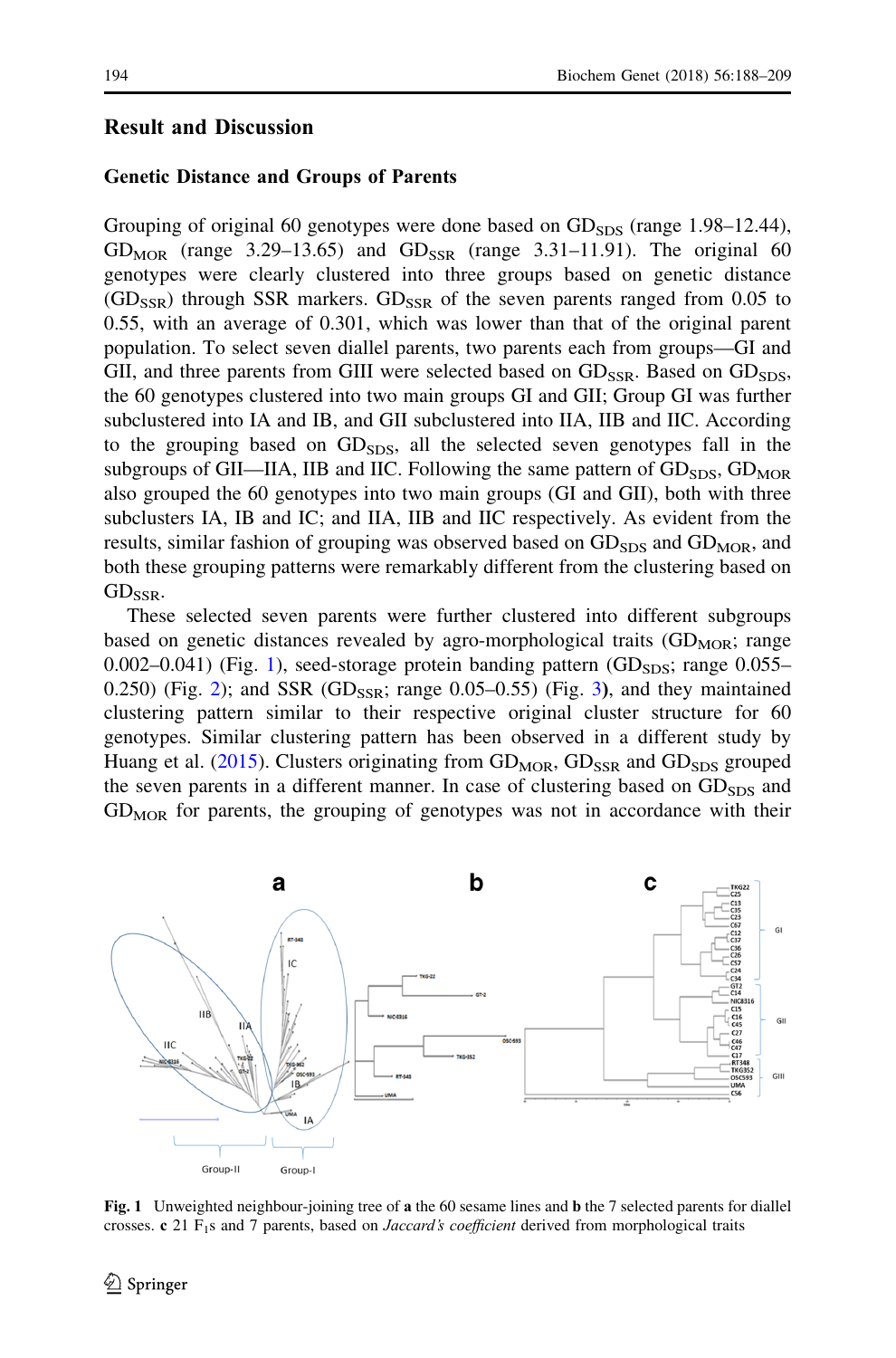<span id="page-7-0"></span>

Fig. 2 Unweighted neighbour-joining tree of a the 60 sesame lines and **b** the 7 selected parents for diallel crosses. c 21 F<sub>1</sub>s and 7 parents, based on *Jaccard's coefficient* derived from seed-storage protein profiling



Fig. 3 Unweighted neighbour-joining tree of a the 60 sesame lines and **b** the 7 selected parents for diallel crosses. c 21  $F_1s$  and 7 parents, based on *Jaccard's coefficient* derived from SSR marker

geographic origin, as P2 (TKG-22) and P7 (TKG-352) were from same geographical region, occupying different clusters. On the contrary, cluster analysis-based SSR grouped P2 and P7 in same cluster during the clustering of parents.

Again, the 21  $F_1$ s along with seven parents were together classified into different clusters based on agro-morphological traits  $(GD<sub>MOR</sub>$  ranging from 0.0004 to 0.079), SDS-PAGE (GD<sub>SDS</sub> ranging from 0.056 to 0.769) and SSR (GD<sub>SSR</sub> ranging from 0.103 to 0.414). As shown in Fig. [1](#page-6-0) and 2, the dendrograms constructed using  $GD<sub>MOR</sub>$  and  $GD<sub>SDS</sub>$  divided the seven parents and  $F<sub>1</sub>s$  into three major groups. Although the number of lines clustered in each major group was different for both the clustering systems, i.e. SDS-PAGE and SSR, there is a similarity in both grouping patterns based on  $GD<sub>SDS</sub>$  and  $GD<sub>MOR</sub>$ ; four out of the seven parents were present in a separate group along with one or two  $F_1$  lines. The parental lines did not form distinct groups based on their origin, but the grouping followed the pedigree record. On the contrary, Cluster analysis based on SSR provided a fairly good resolution of the  $F_1$  lines from the parents. The  $F_1$  lines clustered into three groups, indicating existing pedigree records. The parents were distinctly separated among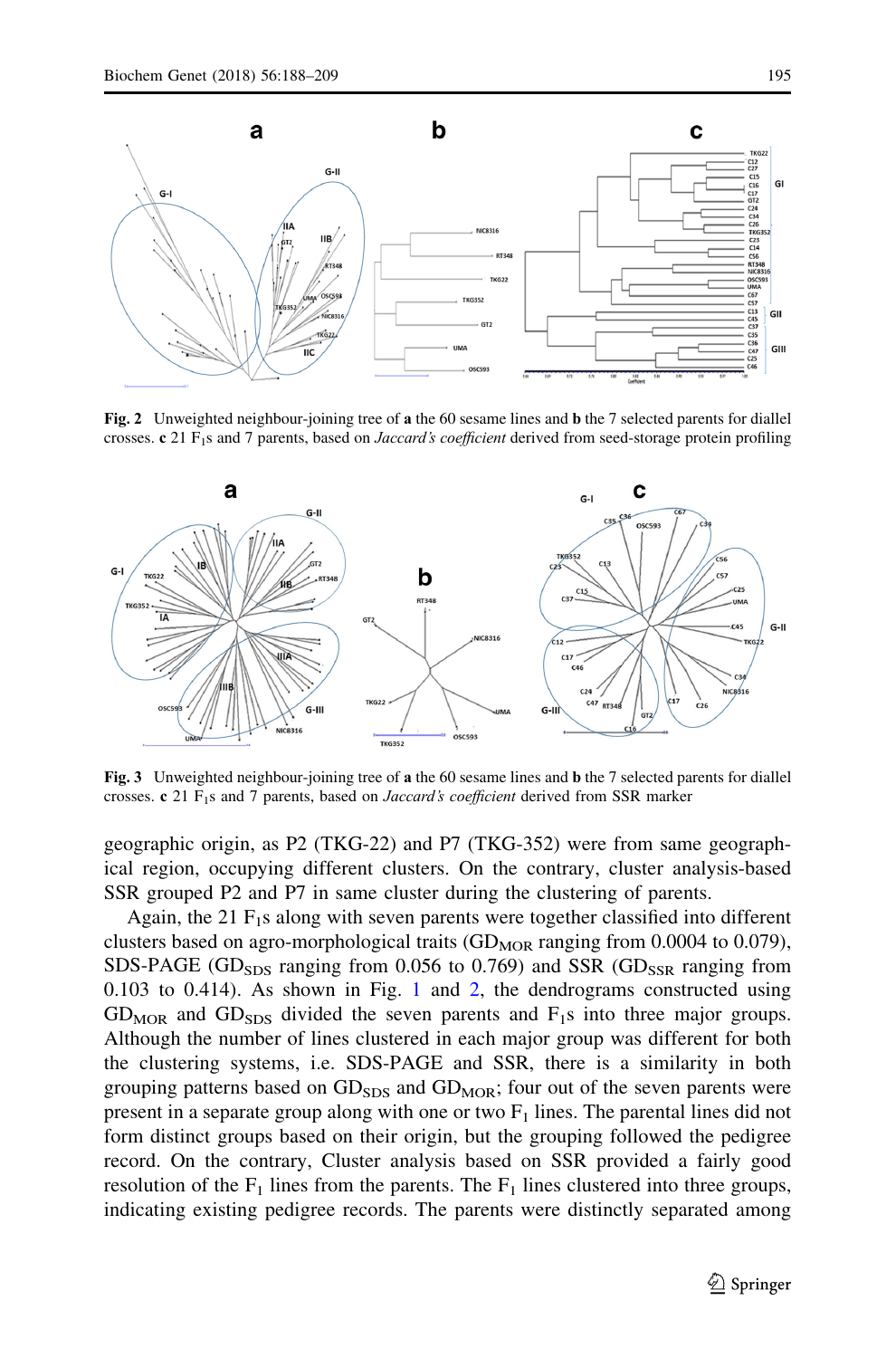each other in the dendrograms, as expected, based on their genetic backgrounds (Fig. [3\)](#page-7-0). Cluster analysis using the  $GD_{SSR}$  matrix classified the 28 lines into three main groups (Fig. [3\)](#page-7-0). Viewing these associations from the top of the dendrograms, the first group consists of two parents namely parent-3 (OSC-593) and parent-7 (TKG352) and  $8 F<sub>1</sub>s$  and most of which having either one of the parents in their parentage. The second group has a mixture of seven  $F_1$ s along with parent 2 (TKG22), parent 5 (UMA) and Parent 6 (NIC-8316). The third group consists of six F1s along with two parents, P1 (GT-2) and P4 (RT-348). Within each group, mostly the  $F_1$  $F_1$ s bred with a common parentage cluster together (Figs. 1, [2](#page-7-0), [3\)](#page-7-0).

### Combining Ability Analysis and Genetic Parameters

Results of ANOVA for two environments and pooled are given in Table [2.](#page-9-0) All main effects (environments and hybrids) were highly significant ( $P \, < 0.01$ ), as were all possible two-way interactions between the main effects, but replication was insignificant for most of the traits except BP and DTF at  $P \, < \, 0.05$  in pooled analysis. The significant genotype  $\times$  environments interactions strongly suggested that SY and other traits of genotype depended on the environments in which they were grown. The GCA  $\times$  environment interaction was significant at  $P \, < \, 0.05$ , and  $SCA \times$  environment interaction was significant at  $P < 0.01$  for SY; however, for few other traits like PH, DTF, CP and SC, both GCA  $\times$  environment and SCA  $\times$  environment were significant at  $P \, < 0.01$ . These results suggested that the GCA and SCA effects were environment specific and that a single-environment testing would be inadequate. Involvement of both additive and non-additive types of gene action was revealed by components of GCA and SCA mean sums of squares which were highly significant for all the traits (Table [2\)](#page-9-0). Variance due to SCA ( $\sigma^2 s$ ) was higher than the variance due to GCA ( $\sigma^2$ g) (Table [3](#page-10-0)) for all the traits indicating the predominance of non-additive type of gene action in controlling the expression of these traits. This was further confirmed by low magnitude of GCA/SCA ratios, indicating the non-additive type of gene action controlling the expression of most of the traits and suggests exploitation of these non-additive genetic variation through hybrid breeding (Ramalingam et al. [1997](#page-21-0)). Predictability ratio calculated from GCA and SCA variances exhibits the extent to which character is transmitted to the progeny (Banerjee and Kole, [2009\)](#page-20-0). The predictability ratio (Baker [1978](#page-20-0)) was high in case of the character plant height (0.52) which is higher than 0.50 indicating the importance of additive gene action (Table [3\)](#page-10-0) (Saravanan and Nadarajan [2003](#page-21-0)). On the contrary, the ratios were lower than 0.50 for all other characters, indicating that both additive and non-additive gene actions influenced the performance of the hybrids (Table [3](#page-10-0)) (Banerjee and Kole [2009](#page-20-0); Solanki et al. [2006\)](#page-21-0).

#### General Combining Ability Effects of the Parents

Usually, GCA effects of individual lines are considered to be controlled by genes with additive effects, and these effects can be passed on to the next generation (Hallauer and Miranda Filho [1988;](#page-21-0) Kang [1994](#page-21-0)). Thus, GCA effects are a major criterion for evaluating lines for their potential application in hybrid development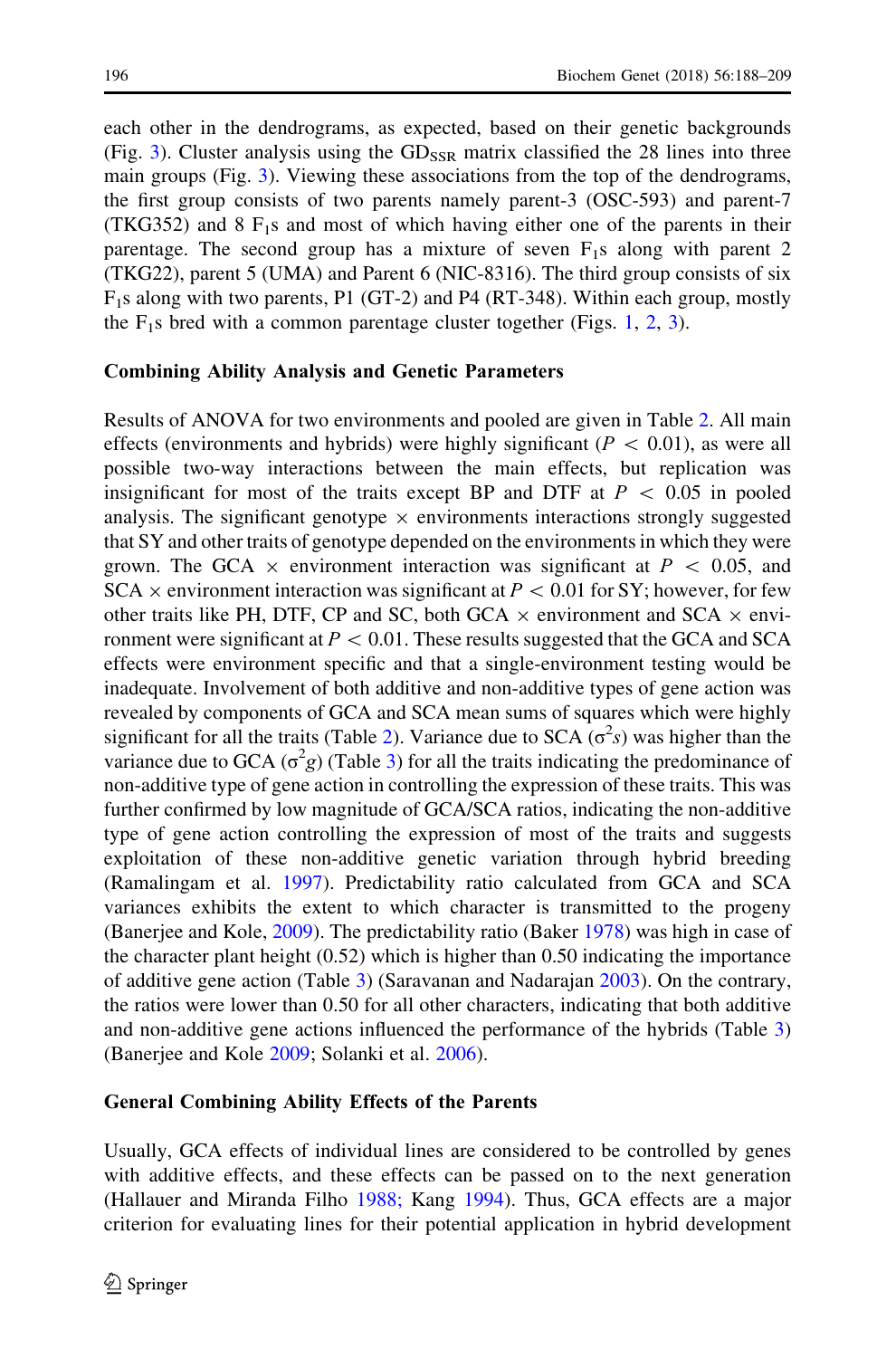<span id="page-9-0"></span>

| SOV            | Б                   | EH          | Ê          | E          | <b>NILO</b> | පි          | ರ           | SC           | ŠΜ         | SS                |
|----------------|---------------------|-------------|------------|------------|-------------|-------------|-------------|--------------|------------|-------------------|
| Environment 1  |                     |             |            |            |             |             |             |              |            |                   |
| Replication    | N                   | 3.52        | 0.35       | 8.65       | 7.43        | 1.88        | 0.04        | 3.15         | 0.75       | $0.08***$         |
| Genotype       | 27                  | $3207.3**$  | 860.97**   | $37.55***$ | 79.74**     | 1677.48**   | $215.68***$ | 559.75**     | 1346.6**   | 253.5**           |
| GCA            | ७                   | 8423.9**    | 866.73**   | $13.28**$  | 33.09**     | 2067.54**   | 199.02**    | $141.05***$  | 2065.4**   | 70.27**           |
| SCA            | $\overline{\Omega}$ | 716.8**     | 859.33**   | $44.49**$  | 93.06**     | 1566.03**   | 220.44**    | 679.38**     | $1141.3**$ | 305.85            |
| Error          | 54                  | 0.14        | 0.00176    | 0.224      | 0.2226      | 0.18505     | 0.0005      | 0.2243       | 0.0004     | 0.06463           |
| Environment 2  |                     |             |            |            |             |             |             |              |            |                   |
| Replication    | N                   | 0.34        | $\Xi$      | 2.75       | 0.29        | 0.10        | 3.95        | 0.87         | 0.64       | $\overline{0.11}$ |
| Genotype       | 27                  | $231.28**$  | 19.16**    | 43.31**    | 14.18**     | 49.77**     | 51.99**     | 338.11**     | 155.51**   | 44.19**           |
| GCA            | ७                   | 687.54**    | 24.74**    | $18.63**$  | $6.82***$   | 56.96**     | $25.52***$  | 49.15**      | 207.10**   | 19.33**           |
| SCA            | ಸ                   | $00.91***$  | $17.57***$ | $50.37***$ | $16.29**$   | 47.72**     | 59.55**     | 420.66**     | 140.77**   | 51.29**           |
| Error          | 54                  | 2.01090     | 0.0702     | 0.7059     | 1.4656      | 7.3307      | 0.0043      | 0.409        | 0.004      | 0.410             |
| Pooled         |                     |             |            |            |             |             |             |              |            |                   |
| Environment    |                     | 2034.60**   | $1228.4**$ | 90.29**    | 1067.0**    | 18277.5**   | $28.50**$   | 468.41**     | 320.1**    | 5311.3**          |
| Replication    |                     | $\ddot{9}$  | 0.72       | 5.63       | 3.81        | 0.98        | 1.97        | 1.99         | 0.69       | 0.09              |
| Genotypes      | 27                  | 838.77**    | 77.50**    | 70.71**    | 42.88**     | $175.52***$ | 131.44**    | 825.16**     | 513.93**   | 135.61**          |
| GCA            | ७                   | 2387.97**   | 87.95**    | $23.87***$ | $18.27***$  | 207.02**    | 86.24 **    | 157.50**     | 733.9**    | 47.15**           |
| <b>SCA</b>     | $\overline{\Omega}$ | 96.14**     | 74.51**    | 84.10**    | 49.90**     | 166.53**    | 144.36**    | $1015.92***$ | 451.08**   | 160.89**          |
| $G \times E$   | 27                  | 17.01**     | 2.07       | $13.14***$ | 2.78        | $4.17***$   | $10.11**$   | 7.83**       | $4.37**$   | $9.71**$          |
| GCA $\times$ E | ७                   | $9.34***$   | 2.77       | $10.82**$  | 2.30        | 5.91 **     | 4.62        | 5.81**       | 3.67       | 5.36*             |
| $SCA \times E$ | $\overline{c}$      | $19.21**$   | 1.87       | $13.80**$  | 2.92        | $3.68***$   | $11.68**$   | 8.41**       | $4.57**$   | $10.95***$        |
| Error          |                     | <b>CO</b> . | 0.46       | 0.46       | 0.84        | 3.75        | 0.0024      | 0.317        | 0.0024     | 0.237             |

 $\hat{Z}$  Springer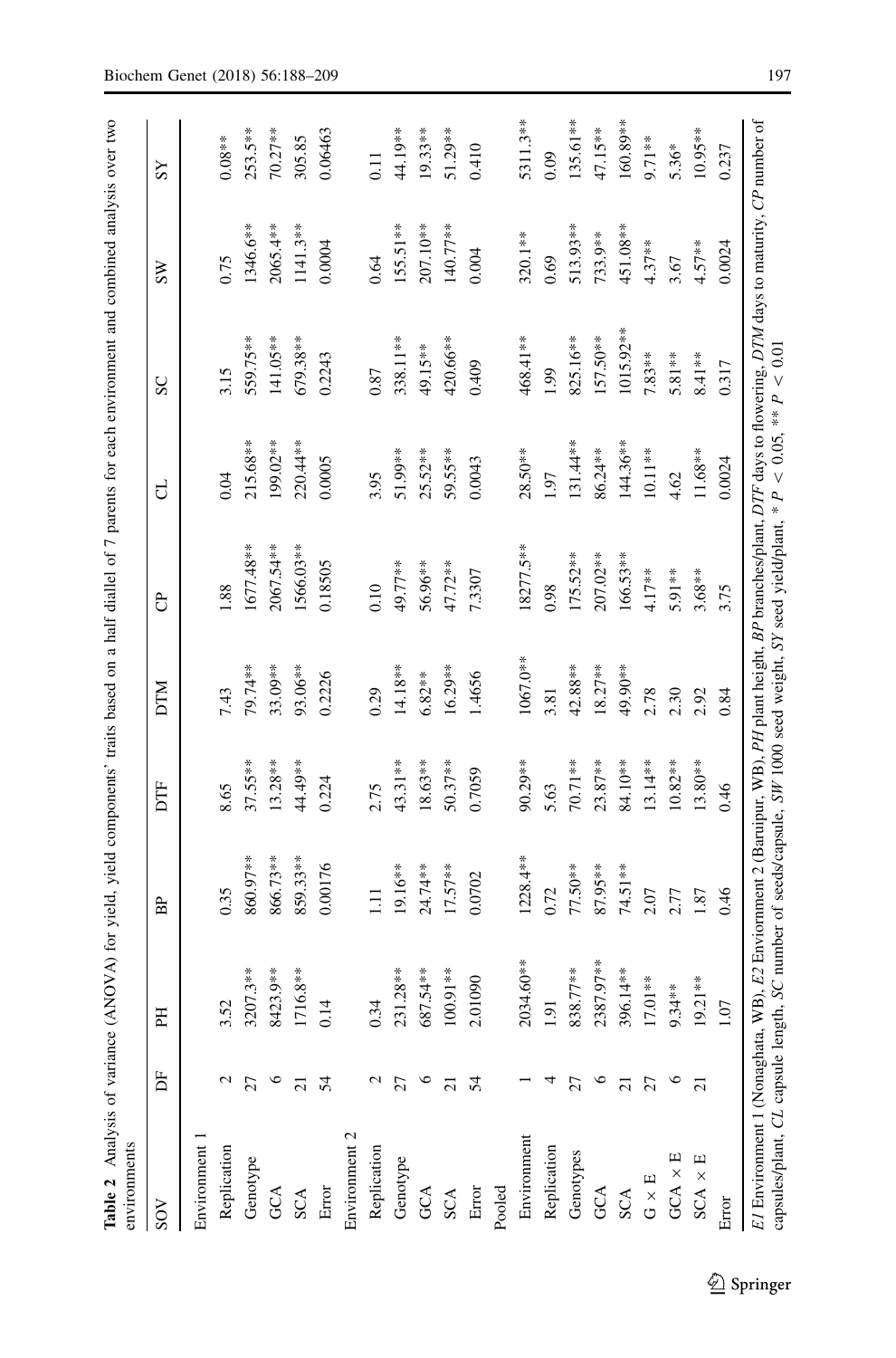<span id="page-10-0"></span>

| Environment          | E      | BP     | DTF      | NIN      | පි     | ರ        | SC        | $\overline{\text{ss}}$ | ΣŠ       |
|----------------------|--------|--------|----------|----------|--------|----------|-----------|------------------------|----------|
| $6\frac{6}{9}$       |        |        |          |          |        |          |           |                        |          |
|                      | 106.0  | 0.0015 | $-0.778$ | $-1.48$  | 10.312 | $-0.001$ | $-13.416$ | 0.044                  | $-1.69$  |
| 입                    | 131.07 | 0.056  | $-2.489$ | $-1.54$  | 7.527  | $-0.016$ | $-16.92$  | 0.033                  | $-1.458$ |
| Combined             | 1.501  | 0.039  | $-15.12$ | $-0.008$ | 8.45   | $-1.483$ | 1.556     | 0.027                  | 119.13   |
| $\sigma^2$           |        |        |          |          |        |          |           |                        |          |
|                      | 244.08 | 1.517  | 9.76     | 20.49    | 289.6  | 0.123    | 152.16    | 0.486                  | 19.702   |
| $E_2$                | 200.91 | 1.165  | 34.84    | 22.40    | 342.46 | 0.253    | 172.03    | 0.625                  | 20.64    |
| Combined             | 18.99  | 0.552  | 160.92   | 0.175    | 311.01 | 20.641   | 19.327    | 1.324                  | 212.69   |
| Predictability ratio |        |        |          |          |        |          |           |                        |          |
| 囩                    | 0.465  | 0.002  | $-0.189$ | $-0.169$ | 0.07   | $-0.022$ | $-0.214$  | 0.152                  | $-0.207$ |
| 임                    | 0.566  | 0.088  | $-0.167$ | $-0.159$ | 0.042  | $-0.148$ | $-0.245$  | 0.095                  | $-0.165$ |
| Combined             | 0.528  | 0.039  | $-0.19$  | $-0.168$ | 0.052  | $-0.1$   | $-0.231$  | 0.122                  | $-0.188$ |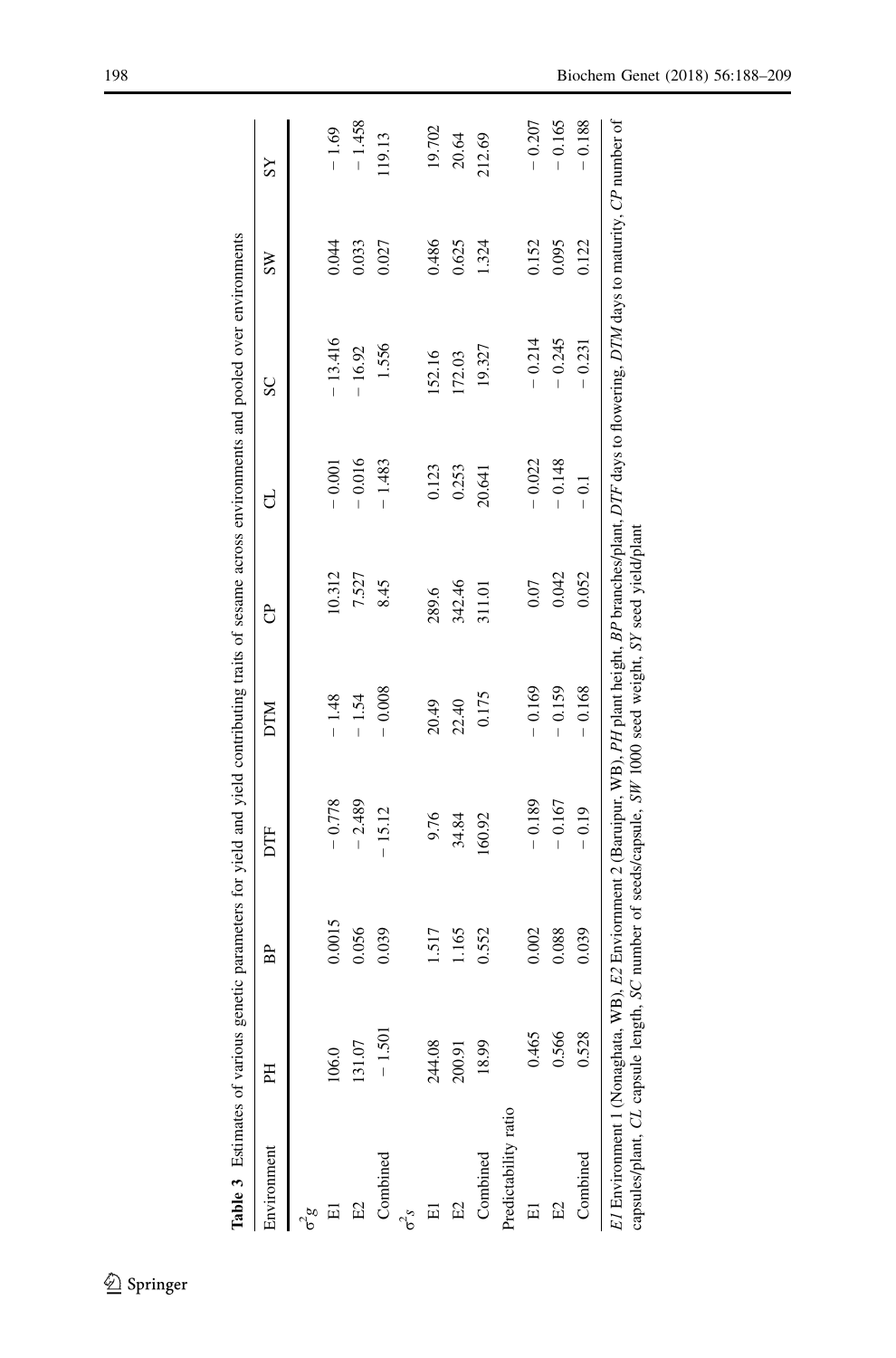programmes (Fan et al. [2014;](#page-20-0) Yao et al. [2013](#page-21-0)). After comparing the nature of GCA effects of different groups, it was evident that relative magnitudes of the GCA effects of lines within each group were quite similar, with very few exceptions; similar results in pigeon pea have been reported by Saxena and Sawargaonkar [\(2014](#page-21-0)). Estimates of the GCA effects of the parents in  $F_1$  generation are shown in Table [4.](#page-12-0) Although significant GCA was observed in all the traits, no parent was found having significant GCA for all the traits studied. OSC-593 and UMA were indicated as the best general combiners because they showed highly positive significant GCA effects for CP, SC and SY, and negative GCA effects for DTM indicating early maturity. These genotypes can be exploited to transfer gene in crossing programme because of favourable expression for SY and SC. Crossing between these parents would likely produce wide genetic variability of fixable nature in segregating generation and thus would offer good scope to select desirable segregating lines with higher yield.

### Specific Combining Ability (SCA) Effects

SCA effects of the crosses in  $F_1$  generation are given in Table [5](#page-14-0). Maximum positive SCA effect for SY was observed in cross-combination of UMA  $\times$  NIC-8316. Considering the SCA effects and per se performance, crosses RT-348  $\times$  TKG-352 and UMA  $\times$  NIC-8316 were the top combinations. It was observed that on a pooled basis, the data of different cross-combinations for SY revealed that the crosses involved five types of parental combinations, viz. positive, significant gca effects  $\times$  positive significant gca effects (H  $\times$  H), positive significant gca effects  $\times$  positive but insignificant gca effects (H  $\times$  M or M  $\times$  H), positive significant gca effects  $\times$  negative gca effects (H  $\times$  L or L  $\times$  H), positive but insignificant gca effects  $\times$  negative gca effects (M  $\times$  L or L  $\times$  M) and negative gca effects  $\times$  negative gca effects (L  $\times$  L). The H  $\times$  H, type of combinations are desirable in self-pollinated crops like sesame as they involve additive and additive  $\times$  additive type of interaction which is fixable in early generations and this kind of combination for SY was observed in cross-combinations UMA  $\times$  NIC-8316 and UMA  $\times$  OSC-593. Solanki and Gupta ([2003\)](#page-21-0) reported that crosses expressing high sca effects for SY and its components had parental combinations of  $H \times L$ ,  $M \times L$ ,  $L \times M$  and  $L \times L$  gca effects. No cross-combinations exhibited significantly positive sca effects for all the characters. It was observed that on a pooled basis, all the nine cross-combinations showing MPH showed significant and positive SCA effects for SY. Out of nine, two exhibited  $H \times H$  combinations (UMA  $\times$  NIC-8316 and UMA  $\times$  OSC-593); four showed H  $\times$  L or L  $\times$  H type of combinations (TKG22  $\times$  OSC-593; GT-2  $\times$  OSC-593; OSC-593  $\times$  RT-348; RT- $348 \times$  NIC-8316); two showed H  $\times$  M type of combinations (UMA  $\times$  TKG-357; NIC-8316  $\times$  TKG-357); and one cross RT-348  $\times$  TKG-352 showed L  $\times$  M type of combinations. Majority of the cross-combinations came under  $L \times H$ ,  $H \times L$  type that represents at least one parent with high gca effect and thus additive effect was preponderant in the genetic control of these cross-combinations, and this would obviously lead to useful outcome of these combinations as desirable segregants;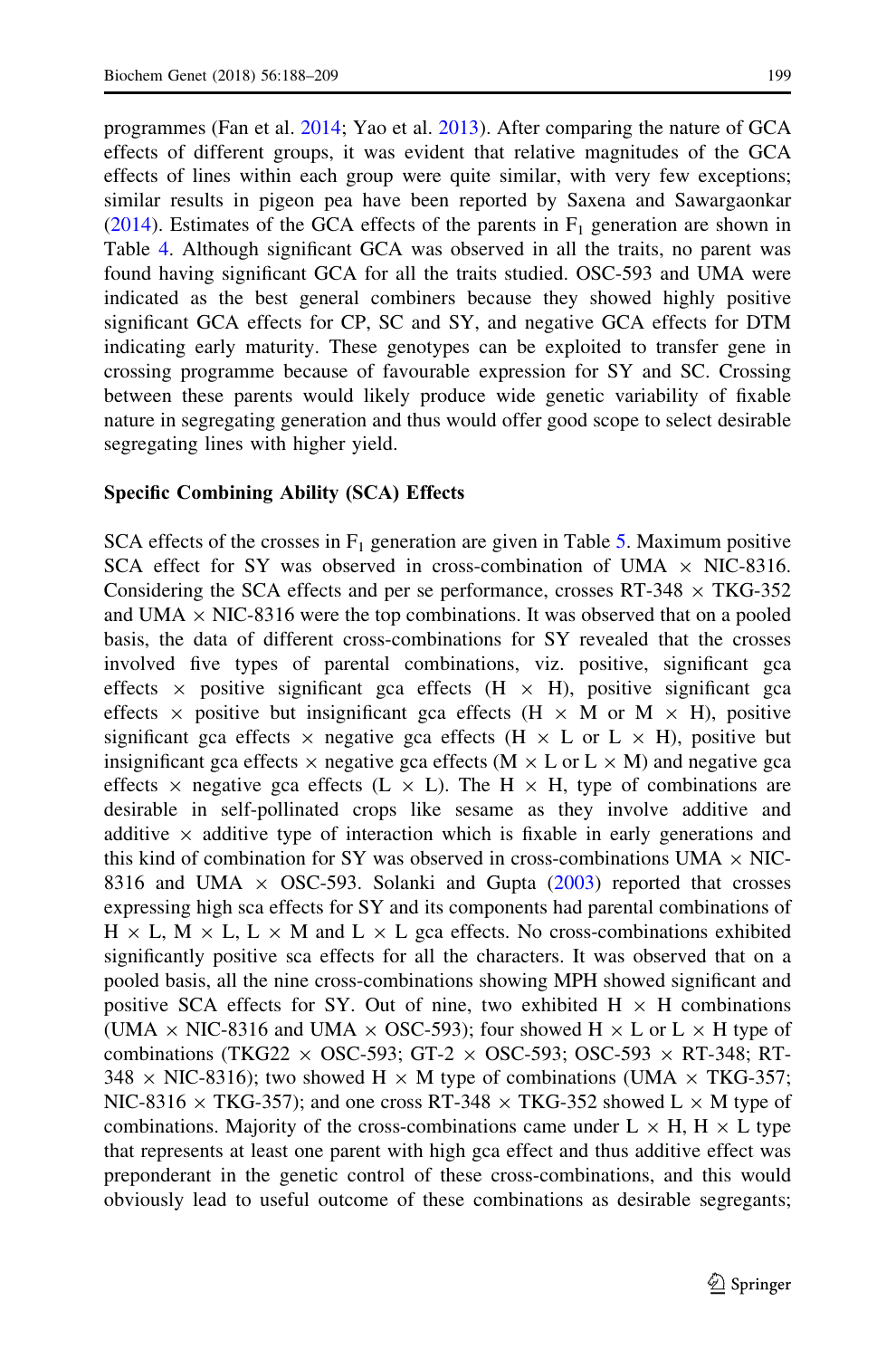<span id="page-12-0"></span>

|                | Table 4 Estimates of general combining ability effects of yield and yield attributing traits of parents $(7 \times 7 \text{ dialel})$ across environments and pooled over environments |             |             |             |             |            |             |             |
|----------------|----------------------------------------------------------------------------------------------------------------------------------------------------------------------------------------|-------------|-------------|-------------|-------------|------------|-------------|-------------|
| Traits         | Environment                                                                                                                                                                            | 5           | G           | G           | 3           | G5         | 8           | GT          |
| EH             | $\Xi$                                                                                                                                                                                  | $4.67***$   | $4.36**$    | $8.778***$  | $8.31***$   | $1.25***$  | $5.48***$   | $-6.88***$  |
|                | $\Xi$                                                                                                                                                                                  | $-6.00**$   | $5.15***$   | $8.49**$    | $8.23**$    | $1.89**$   | $6.42***$   | $-7.72**$   |
|                | Combined                                                                                                                                                                               | $-5.34**$   | $4.75***$   | $8.63***$   | $8.27***$   | $1.57***$  | 5.95**      | $-7.30**$   |
| BP             | $\overline{\Xi}$                                                                                                                                                                       | $-0.19**$   | $-0.29**$   | $-0.004$    | $-0.05**$   | $0.419**$  | $0.18***$   | $-0.05**$   |
|                | $\Xi$                                                                                                                                                                                  | $-0.171$    | $-0.198*$   | 0.039       | $-0.113$    | $0.494**$  | 0.145       | $-0.196*$   |
|                | Combined                                                                                                                                                                               | $-0.18**$   | $-0.248**$  | 0.017       | $-0.082$    | $0.456**$  | $0.162**$   | $-0.123**$  |
| DTF            | $\overline{\Xi}$                                                                                                                                                                       | 0.0052      | $-0.513**$  | $0.338*$    | $-0.105$    | 0.079      | $0.449**$   | $-0.253*$   |
|                | $\rm E2$                                                                                                                                                                               | 0.190       | $-0.365$    | $0.894***$  | 0.450       | 0.339      | $-0.254$    | $-1.254***$ |
|                | Combined                                                                                                                                                                               | 0.097       | $-0.439***$ | $0.616**$   | 0.172       | 0.209      | 0.097       | $-0.754**$  |
| <b>DTM</b>     |                                                                                                                                                                                        | 0.058       | 0.280       | $-0.608***$ | $-0.719***$ | $0.021\,$  | $0.798**$   | 0.169       |
|                | $\Xi$ $\Xi$                                                                                                                                                                            | 0.534       | 0.238       | $-1.169***$ | $-0.206$    | $-0.058$   | 0.683       | $-0.021$    |
|                | Combined                                                                                                                                                                               | 0.296       | 0.259       | $-0.889**$  | $-0.463*$   | $-0.018$   | $0.74***$   | 0.074       |
| පි             | $\Xi$ $\Xi$                                                                                                                                                                            | $-2.251**$  | $-0.449**$  | $-0.165$    | 5.794**     | $2.539***$ | $6.298***$  | $-0.177$    |
|                |                                                                                                                                                                                        | $-1.050$    | 0.938       | 0.666       | 7.704**     | 1.513      | $5.352***$  | 0.284       |
|                | Combined                                                                                                                                                                               | $-1.65$     | 0.244       | 0.250       | 6.749       | 2.026      | 5.825       | 0.053       |
| ರ              | $\overline{\Xi}$                                                                                                                                                                       | $0.041**$   | $-0.023**$  | $0.091***$  | $-0.045**$  | $0.057***$ | $-0.089**$  | $-0.032***$ |
|                | $\Xi$                                                                                                                                                                                  | $-0.013$    | 0.005       | $0.105***$  | $-0.064***$ | $0.053**$  | $-0.079***$ | $-0.007$    |
|                | Combined                                                                                                                                                                               | $0.014**$   | $-0.009$    | 0.098       | $-0.054**$  | $0.055**$  | $-0.084***$ | $-0.019$    |
| SC             | $\Xi$                                                                                                                                                                                  | $-0.455***$ | $1.652**$   | $1.257***$  | $-0.570**$  | 0.169      | $-1.190**$  | $-0.863***$ |
|                | $\Xi$                                                                                                                                                                                  | 0.161       | $1.046**$   | $1.022**$   | $-0.559***$ | 0.260      | $-1.153***$ | $-0.777**$  |
|                | Combined                                                                                                                                                                               | $-0.147$    | 1.348       | $1.139***$  | $-0.5646**$ | $0.214**$  | $-1.171**$  | $-0.82$     |
| S <sub>N</sub> |                                                                                                                                                                                        | $-0.111**$  | $-0.063**$  | $0.038**$   | $0.373**$   | $-0.119**$ | $0.153***$  | $0.034***$  |
|                | $\mathbb{E}2$                                                                                                                                                                          | $-0.087***$ | $-0.051***$ | $0.059***$  | $0.381***$  | $-0.108**$ | $-0.189***$ | $-0.005$    |
|                | Combined                                                                                                                                                                               | $-0.099$    | $-0.056***$ | $0.048**$   | $0.377***$  | $-0.113$   | $-0.171***$ | $0.0143***$ |
|                |                                                                                                                                                                                        |             |             |             |             |            |             |             |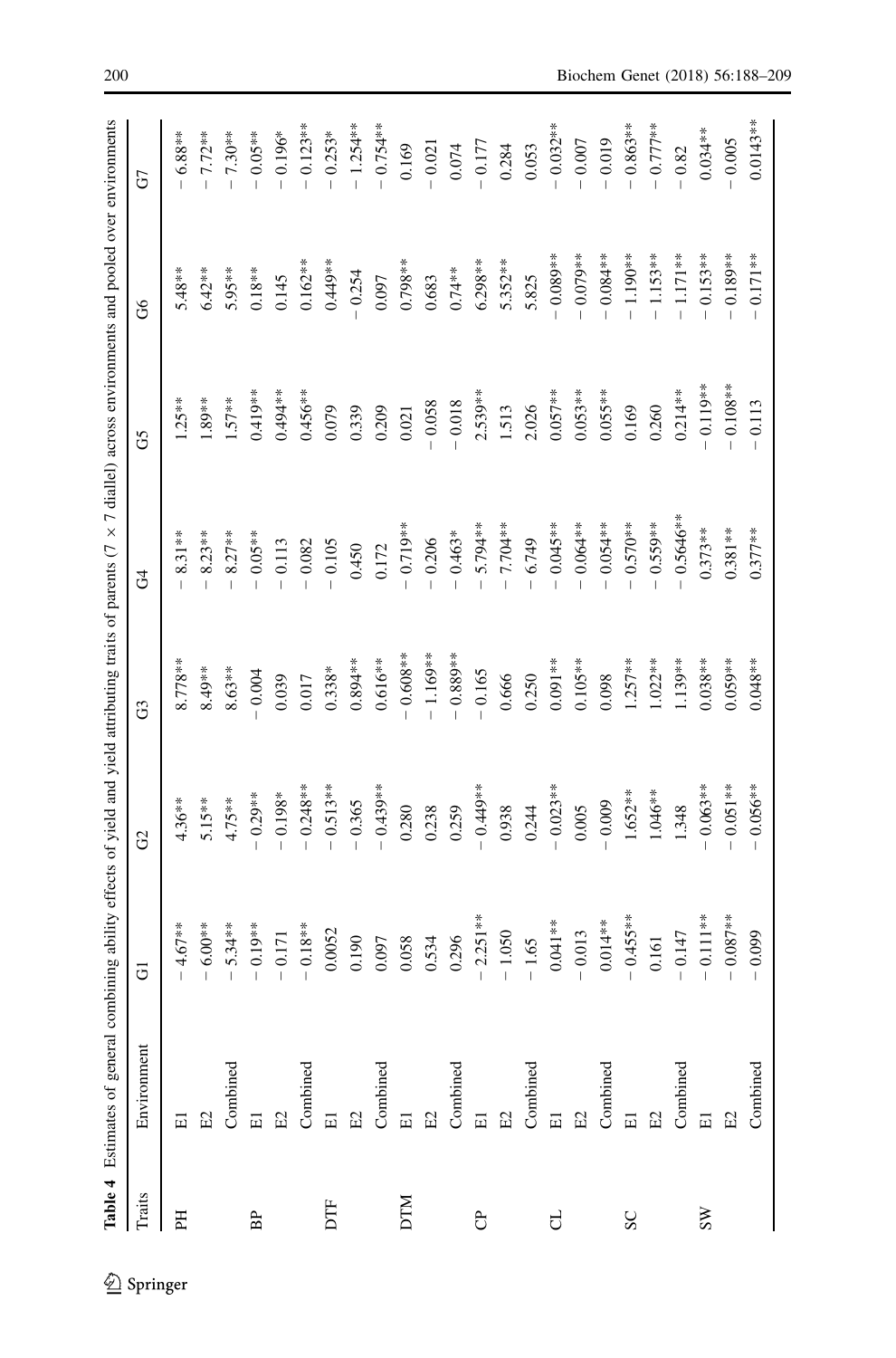| Environment                                                                                                                                                                                                                                                                                             | $\overline{c}$ | 8           |            |            |           | c<br>ت    | G        |
|---------------------------------------------------------------------------------------------------------------------------------------------------------------------------------------------------------------------------------------------------------------------------------------------------------|----------------|-------------|------------|------------|-----------|-----------|----------|
|                                                                                                                                                                                                                                                                                                         |                |             |            |            |           |           |          |
|                                                                                                                                                                                                                                                                                                         | $-0.67**$      | $-0.209**$  | $0.473**$  | $-0.164*$  | $0.513**$ | 0.047     | 0.010    |
|                                                                                                                                                                                                                                                                                                         | $-0.913***$    | 0.256       | 0.201      | $-0.422*$  | $0.483**$ | $0.448*$  | $0.460*$ |
| Combined                                                                                                                                                                                                                                                                                                | $-0.791***$    | $-0.232***$ | $0.337***$ | $-0.293**$ | $0.498**$ | $0.247**$ | 0.234    |
| 7 Environment 1 (Nonaghata, WB), E2 Environment 2 (Baruipur, WB), PH plant height, BP branches/plant, DTF days to flowering, DTM days to maturity, CP number of<br>capsules/plant, CL capsule length, SC number of seeds/capsule, SW 1000 seed weight, SY seed yield/plant, $* P < 0.05$ , $* P < 0.01$ |                |             |            |            |           |           |          |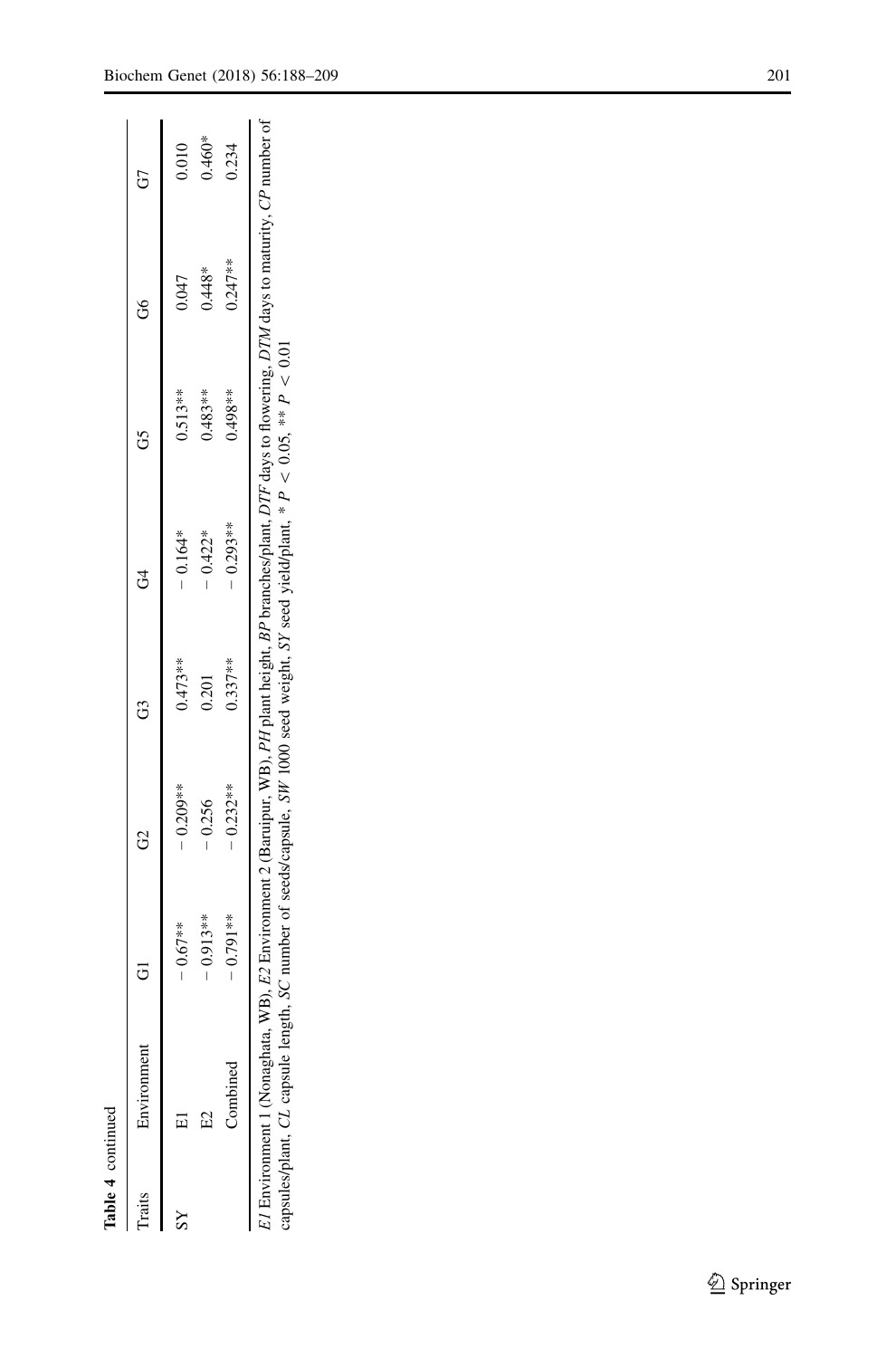<span id="page-14-0"></span>

|                   | Table 5 Estimates of specific combining ability effects of yield and yield attributing traits of F <sub>1</sub> crosses (7 x 7 half diallel) of sesame across environments |                                                                                                              |             |             |             |             |            |            |            |            |            |            |
|-------------------|----------------------------------------------------------------------------------------------------------------------------------------------------------------------------|--------------------------------------------------------------------------------------------------------------|-------------|-------------|-------------|-------------|------------|------------|------------|------------|------------|------------|
| Traits            | Environment                                                                                                                                                                | G1/G2                                                                                                        | G1/G3       | G1/G4       | GI/G5       | G1/G6       | GI/G7      | G2/G3      | G2/G4      | G2/G5      | G2/G6      | G2/G7      |
| E                 | $\overline{\Xi}$                                                                                                                                                           | $1.688**$<br>- 2.384                                                                                         | $2.886**$   | $2.112**$   | 12.196**    | $13.852**$  | $8.633**$  | $4.210**$  | $6.795***$ | $5.308**$  | $8.04**$   | $6.46**$   |
|                   | $\Xi$                                                                                                                                                                      |                                                                                                              | 3.057       | 0.812       | $-10.52***$ | $-12.47***$ | $6.03**$   | 2.295      | $8.35***$  | $6.972**$  | $-6.34**$  | $3.96**$   |
|                   | Combined                                                                                                                                                                   | $-0.348$                                                                                                     | 0.085       | 1.462       | $11.36***$  | $-13.16***$ | $3.25**$   | 7.573**    | $6.139**$  | $7.197**$  | 5.41 **    | $2.06***$  |
| $\rm{B}^{\rm{p}}$ | $\Xi$                                                                                                                                                                      | $-1.299***$                                                                                                  | $0.619**$   | $0.468***$  | $-0.016$    | $-0.777**$  | $0.457***$ | $-0.491**$ | $0.811**$  | $0.118**$  | $0.29**$   | $0.558**$  |
|                   | $\mathrm{E2}$                                                                                                                                                              | $-0.822**$                                                                                                   | $0.796***$  | 0.513       | $-0.094$    | $-0.711**$  | $0.596**$  | $-0.655**$ | $0.847**$  | 0.139      | 0.329      | $0.640**$  |
|                   |                                                                                                                                                                            | $- 1.0605$<br>1.139**<br>$- 0.528$<br>0.305<br>0.305                                                         | $-0.707***$ | $0.490**$   | $-0.055$    | $-0.744**$  | $-0.573**$ | $-0.829**$ | $0.128**$  | 0.3113     | $-0.68**$  | $-0.36***$ |
| DTF               | $\begin{array}{ll} \text{Combined} \\ \text{E1} \\ \text{E2} \end{array}$                                                                                                  |                                                                                                              | $-0.713$    | $-0.269*$   | $-1.120***$ | $-0.824$    | $-0.120$   | $-2.194**$ | 0.250      | $-0.602$   | $-0.639$   | $-0.602$   |
|                   |                                                                                                                                                                            |                                                                                                              | $-2.454***$ | $-2.009***$ | $-2.898***$ | $-0.972$    | $-0.306**$ | $-3.898**$ | $-1.787$   | $-2.009$   | $-0.75***$ | $-0.417$   |
|                   | $\begin{array}{c} \text{Combined} \\ \text{E1} \end{array}$                                                                                                                |                                                                                                              | $-1.583$    | $-1.139***$ | $-2.00$     | $-0.898$    | $-0.21$    | 3.04       | $-0.768$   | $-1.30**$  | $-0.69$    | $-0.509$   |
| <b>NILO</b>       |                                                                                                                                                                            |                                                                                                              | $-0.843$    | 0.269       | $-1.139***$ | $-1.250**$  | $-0.620$   | $2.065**$  | $-0.954$   | $-0.694$   | $-1.47***$ | $-0.843$   |
|                   | E2                                                                                                                                                                         | $-3.463***$<br>$-2.09***$                                                                                    | 2.056       | 0.981       | $-1.167$    | 1.093       | 1.463      | 2.093      | $-0.389$   | $-0.204$   | $-1.278$   | $-0.241$   |
|                   | Combined                                                                                                                                                                   |                                                                                                              | $-1.44**$   | 0.62        | $-1.15$     | $-0.078$    | 0.42       | $-2.07$    | $-0.67$    | $-0.44$    | $-1.37$    | $-0.54$    |
| පි                | $E_1$                                                                                                                                                                      |                                                                                                              | 9.706**     | $5.141**$   | $3.915***$  | $-12.79**$  | $-1.072**$ | $16.25***$ | $0.544**$  | $4.643**$  | $-6.32**$  | $2.24***$  |
|                   | E2                                                                                                                                                                         |                                                                                                              | $9.567**$   | 3.873       | 3.863       | $-15.15***$ | $-2.841$   | $12.60***$ | $-2.040$   | 3.843      | 3.543      | 4.285      |
|                   | Combined                                                                                                                                                                   | $-4.133**$<br>$-4.828$<br>$-4.480**$<br>$-0.017$<br>$-0.060$<br>$-0.0385$<br>$1.898**$<br>$0.629$<br>1.263** | 9.6364**    | $4.507**$   | $3.889**$   | $13.97**$   | $-1.9562$  | 14.4286    | $-0.748$   | $4.243**$  | $4.93**$   | $3.262**$  |
| J                 |                                                                                                                                                                            |                                                                                                              | $0.252**$   | $-0.235***$ | $0.276***$  | $0.213**$   | 0.046      | $0.203**$  | 0.039      | $0.068***$ | $0.08***$  | $0.05**$   |
|                   | E2                                                                                                                                                                         |                                                                                                              | $0.206**$   | $0.244***$  | $0.275***$  | $0.360***$  | $0.169***$ | $0.252***$ | 0.118      | $0.154***$ | $0.19**$   | 0.261      |
|                   | Combined                                                                                                                                                                   |                                                                                                              | $0.229**$   | 0.2396      | $0.275***$  | $0.286***$  | $0.107**$  | $0.227***$ | 0.0787     | $0.110**$  | $0.14**$   | $0.155***$ |
| $S_{\rm C}$       |                                                                                                                                                                            |                                                                                                              | $6.293**$   | $9.00**$    | $3.618***$  | $4.66***$   | $3.62**$   | $4.306***$ | $10.23**$  | $6.573**$  | $2.70**$   | $-1.45***$ |
|                   | $\mathrm{E}2$                                                                                                                                                              |                                                                                                              | $8.022**$   | 7.51 **     | $5.02**$    | $6.117***$  | $3.98**$   | $5.487***$ | $11.17**$  | $6.276**$  | 1.93**     | $-2.27***$ |
|                   | Combined                                                                                                                                                                   |                                                                                                              | $7.15***$   | 8.2579      | $4.319**$   | $5.38***$   | $3.80**$   | $4.896***$ | 10.70**    | $6.424***$ | $2.32***$  | $-1.86**$  |
| $S_{\rm W}$       |                                                                                                                                                                            | $-0.000 +$                                                                                                   | $0.511**$   | $0.856**$   | $0.046**$   | $0.054***$  | $0.317**$  | $-0.230**$ | $-0.204$   | $0.049**$  | 0.001      | $-0.44**$  |
|                   | $\Xi$                                                                                                                                                                      | $-0.066$                                                                                                     | $0.566***$  | $0.91**$    | 0.005       | 0.072       | $0.308**$  | $-0.252**$ | 0.257      | 0.041      | 0.064      | $-0.49**$  |
|                   | Combined                                                                                                                                                                   | $-0.0346$                                                                                                    | $0.538**$   | $-0.883**$  | 0.02037     | 0.0629      | $-0.31***$ | $-0.240**$ | 0.2307     | 0.0453     | $-0.032$   | $-0.46**$  |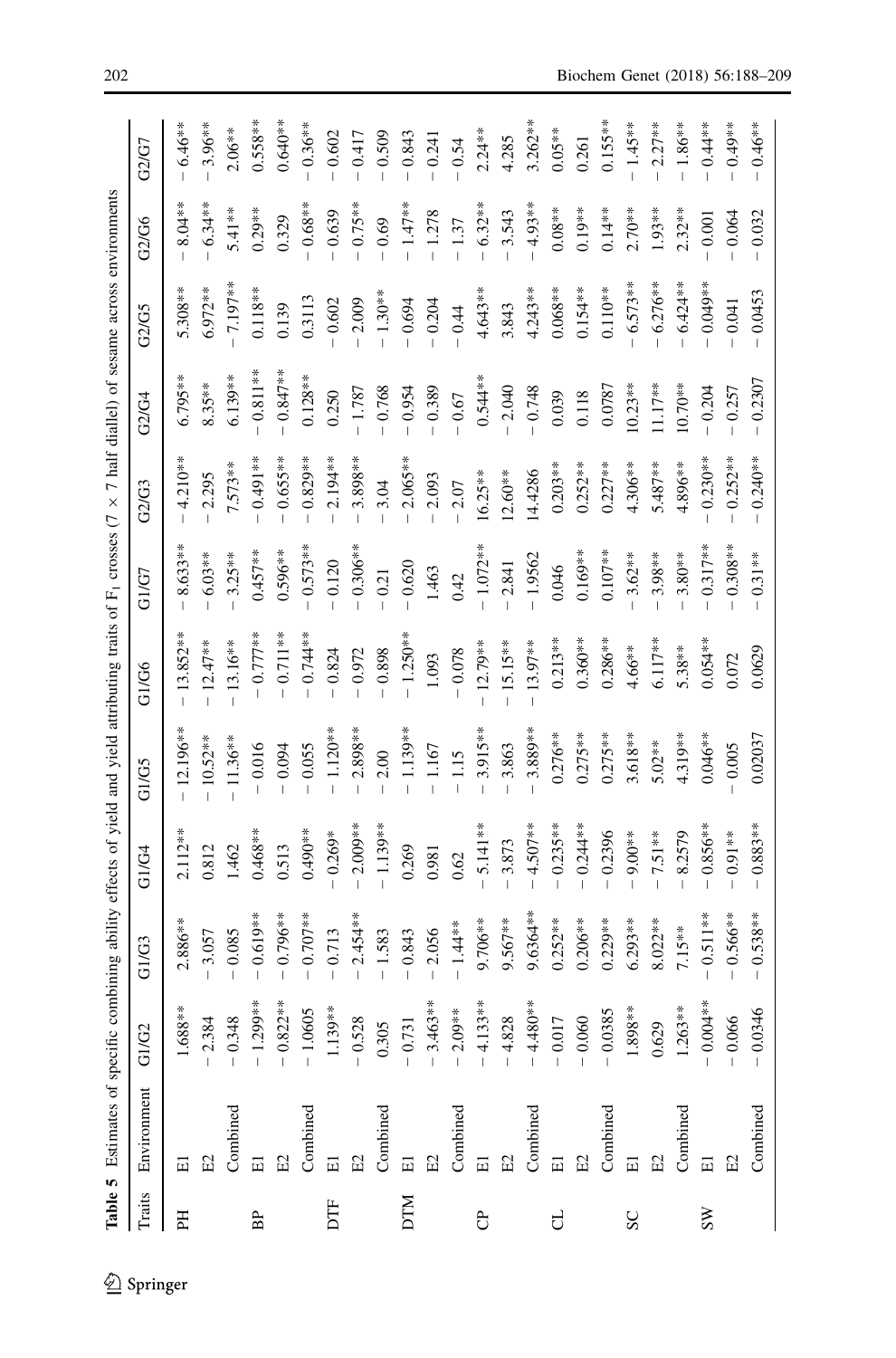| ٦ |
|---|
| ſ |
|   |
|   |
|   |
|   |
|   |
|   |

|             | Table 5 continued                            |                                                              |                                    |                                               |                                     |                                             |                                                       |                                             |                                             |                                      |                                    |                                              |
|-------------|----------------------------------------------|--------------------------------------------------------------|------------------------------------|-----------------------------------------------|-------------------------------------|---------------------------------------------|-------------------------------------------------------|---------------------------------------------|---------------------------------------------|--------------------------------------|------------------------------------|----------------------------------------------|
| Traits      | Environment                                  | G1/G2                                                        | G1/G3                              | G1/G4                                         | GI/G5                               | G1/G6                                       | G1/G7                                                 | G2/G3                                       | G2/G4                                       | G2/G5                                | G2/G6                              | G2/G7                                        |
|             | Combined<br>$\Xi$<br>$\overline{\Xi}$        | $8**$<br>$-0.4238$<br>$-0.93$<br>0.091                       | $2.266***$<br>$2.644**$<br>1.889** | $2.716**$<br>$2.263**$<br>$3.17***$           | $-1.061**$<br>$-0.5546$<br>$-0.049$ | $-1.507***$<br>$-1.631***$<br>$-1.383$      | $2.387**$<br>$2.122**$<br>$2.654**$<br>$\overline{1}$ | $3.497***$<br>$2.918***$<br>$4.07**$        | $-1.188***$<br>$-1.861***$<br>$-0.517$      | $-0.738**$<br>$-1.101**$<br>$-0.376$ | $-0.5927$<br>$-0.56**$<br>$-0.623$ | $-1.56***$<br>$-1.79**$<br>$-1.339$          |
| Traits      | Environment                                  | 34<br>Ğ)                                                     | G3/G5                              | G3/G6                                         | G3/G7                               |                                             | G4/G5                                                 | G4/G6                                       | G4/G7                                       | G5/G6                                | G5/G7                              | G6/G7                                        |
| E           | E2<br>$\Xi$                                  | $6.224**$<br>1.597**                                         | 1.193**<br>2.929                   | $-12.40**$<br>$-11.630$                       |                                     | $5.01**$<br>2.469                           | $-8.49**$<br>$-10.8**$                                | $-7.25***$<br>8.66**                        | 4.117**<br>$-0.06**$                        | 9.259**<br>$10.22***$                | $2.641**$<br>$3.93***$             | $1.122**$<br>$4.45***$                       |
| BP          | Combined<br>E<br>$\Xi$                       | $-0.725***$<br>$-0.647***$<br>$12.01***$                     | $9.68**$<br>$-0.40**$<br>0.321     | $-7.95**$<br>0.209<br>0.023                   |                                     | $9.74**$<br>0.433<br>0.261                  | $-7.33***$<br>$-0.09**$<br>0.078                      | $0.173**$<br>$-5.21**$<br>0.154             | $0.318***$<br>$-3.73**$<br>0.171            | 1.306**<br>$2.02**$<br>1.080         | $-0.19**$<br>$3.28**$<br>$-0.569$  | $2.78***$<br>$0.11**$<br>$-0.186$            |
| DTF         | Combined<br>E2<br>$\Xi$                      | $1.602**$<br>$-0.68***$<br>$2.04**$                          | $2.213**$<br>$0.36***$<br>1.065    | $-1.157***$<br>$-2.34**$<br>0.11              |                                     | $-2.00**$<br>$-1.12**$<br>$0.34**$          | $-1.34**$<br>$-2.49***$<br>$-0.010$                   | $-0.898$<br>$-0.713$<br>0.16                | $-0.898$<br>0.009<br>0.24                   | $-1.89***$<br>$-2.78**$<br>$1.19***$ | $-0.38**$<br>$2.19**$<br>$-2.78**$ | $-1.56***$<br>$-0.528$<br>$-0.03$            |
| <b>NILO</b> | Combined<br>Combined<br>$_{\rm E2}$<br>$\Xi$ | $1.398***$<br>1.315<br>1.35<br>$1.82\,$<br>$\vert$<br>$\mid$ | $2.80**$<br>2.463<br>2.63<br>1.63  | $-2.583***$<br>$-3.870$<br>$-1.75$<br>$-3.22$ |                                     | $-1.28**$<br>$-2.167$<br>$-1.56$<br>$-1.72$ | $-1.69***$<br>2.759<br>2.22<br>$-1.91$                | $-1.80**$<br>$-1.500$<br>$-0.80$<br>$-1.65$ | $-1.84**$<br>$-1.130$<br>$-1.48$<br>$-0.45$ | $-0.546$<br>1.019<br>$-2.34$<br>0.23 | 0.417<br>0.722<br>$-2.49$<br>0.56  | $-1.69***$<br>$-2.019$<br>$-1.85$<br>$-1.04$ |
| පි          | Combined<br>E2<br>$\Xi$                      | 2.4649<br>$-0.188$<br>5.117                                  | $4.002**$<br>3.5464<br>3.091       | $-11.06**$<br>$-12.2229$<br>$-13.385$         |                                     | $-7.09**$<br>$-9.4573$<br>$-11.823$         | 5.11**<br>5.623<br>5.370                              | $-0.14**$<br>0.4001<br>0.941                | 5.455**<br>5.463<br>5.459                   | 28.6116<br>$27.51***$<br>29.711      | 1.7638<br>3.493<br>0.034           | 5.292**<br>8.1479<br>11.004                  |
| ರ           | Combined<br>E2<br>$\Xi$                      | $0.252**$<br>$0.431**$<br>$0.341**$                          | $0.19**$<br>$-0.063$<br>0.064      | $-0.03574$<br>$-0.014*$<br>$-0.058$           |                                     | $-0.07**$<br>$-0.046$<br>$-0.06$            | 0.0194<br>0.006<br>0.033                              | $0.189**$<br>0.215<br>0.202                 | 0.09278<br>$0.095**$<br>0.091               | $0.070**$<br>0.06389<br>0.058        | $-0.0787$<br>0.114<br>0.044        | $0.209**$<br>0.1839<br>0.158                 |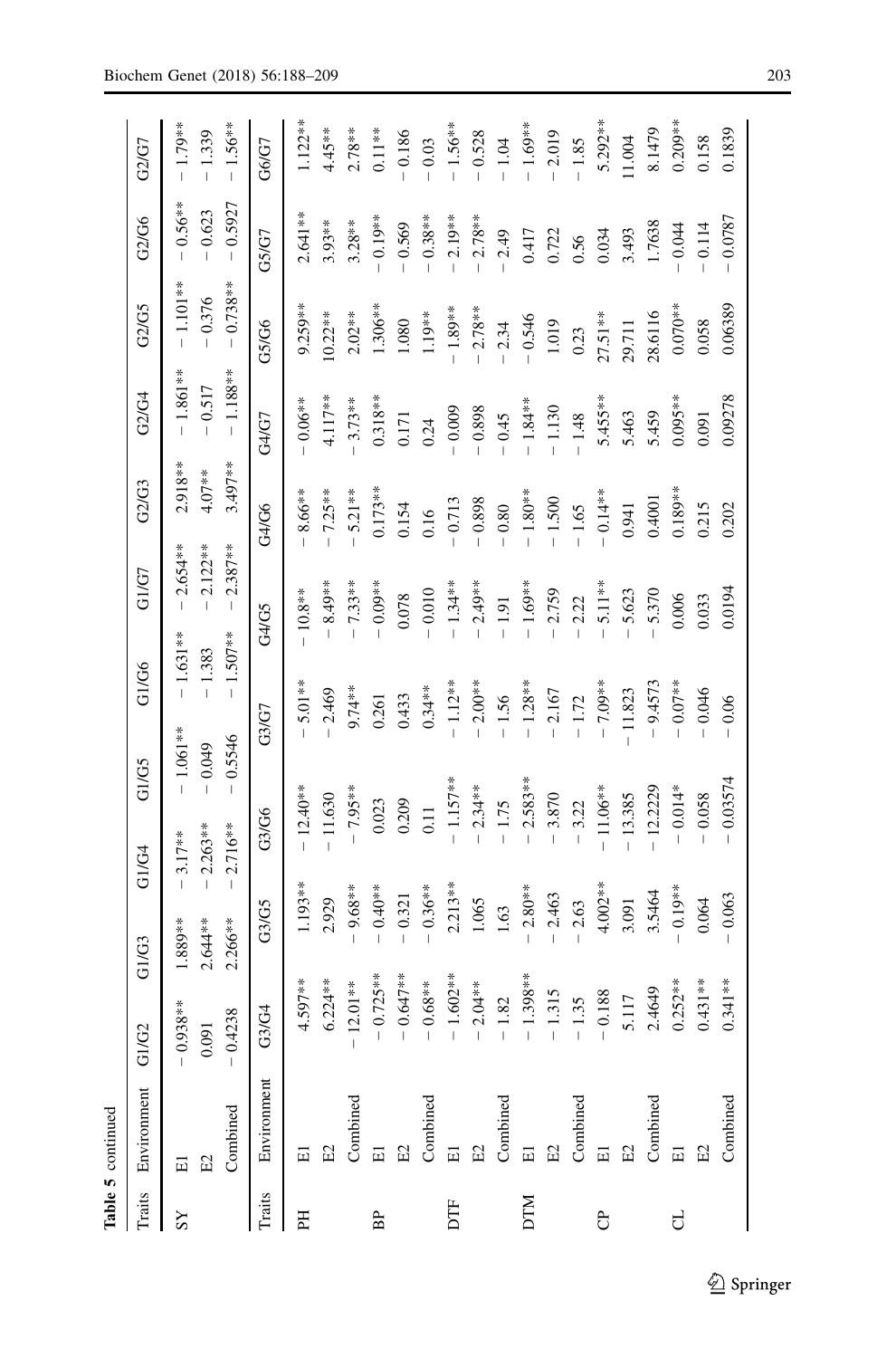|                        | Table 5 continued                                                                                              |                                         |            |             |            |            |           |           |           |          |           |
|------------------------|----------------------------------------------------------------------------------------------------------------|-----------------------------------------|------------|-------------|------------|------------|-----------|-----------|-----------|----------|-----------|
|                        | Traits Environment G3/G4                                                                                       |                                         | G3/G5      | G3/G6       | G3/G7      | G4/G5      | G4/G6     | G4/G7     | G5/G6     | G5/G7    | G6/G7     |
|                        |                                                                                                                | 10.81**                                 | 2.226**    | $-4.572***$ | $-0.682$   | 1.176**    | 4.942**   | 4.168**   | $10.59**$ | 4.026**  | $1.415**$ |
|                        |                                                                                                                | 9.699**                                 | 1.470      | 5.054       | $-1.213$   | 0.396      | 4.584     | 4.502     | 10.896    | 5.753    | 3.932     |
|                        | Combined                                                                                                       | $0.25**$                                | 1.848      | 4.8131      | $-0.9477$  | 0.7858     | 4.763     | 4.335     | 0.7441    | 4.8895   | 2.6734    |
| $\overline{\text{ss}}$ |                                                                                                                | $0.052**$                               | $-0.13***$ | $-0.586***$ | $0.331***$ | $-0.14***$ | $0.173**$ | $0.326**$ | $0.061**$ | $-0.042$ | 0.013     |
|                        | E2                                                                                                             | 0.154                                   | $-0.091$   | $-0.648$    | 0.302      | $-0.156$   | 0.147     | 0.367     | $-0.077$  | $-0.114$ | $-0.024$  |
|                        | Combined                                                                                                       | 0.103<br>$\begin{array}{c} \end{array}$ | $-0.110$   | $-0.6167$   | 0.3163     | $-0.150$   | 0.1602    | 0.3465    | 0.007     | $-0.078$ | $-0.0055$ |
| $\overline{S}$         |                                                                                                                | $1.424**$                               | $0.266*$   | 4.698**     | $-0.77**$  | $-1.77***$ | $2.12***$ | $3.24***$ | 4.97**    | $2.30**$ | $1.242**$ |
|                        |                                                                                                                | 2.803                                   | 1.178      | 4.187       | $-0.709$   | $-1.089$   | 2.200     | 3.514     | 5.074     | 2.385    | 0.827     |
|                        | Combined                                                                                                       | 2.1134                                  | 0.7219     | 4.4424      | $-0.7431$  | $-1.432$   | 2.1597    | 3.3773    | 5.0265    | 2.3458   | 1.0349    |
|                        | ri Radio (Alexandra III) ro Radio (Alexandra II) no II and III ann an an an an an Araba an an an an an an an a |                                         |            |             |            |            |           |           |           |          |           |

E1 Environment 1 (Nonaghata, WB), E2 Enviornment 2 (Baruipur, WB), PH plant height, BP branches/plant, DTF days to flowering, DTM days to maturity, CP number of capsules/plant, CL capsule length, SC number of seeds/capsule, SW 1000 seed weight, SY seed yield/plant; \*  $\mathbf{r}$ \ $< 0.05$ , \*\* P,  $\overline{\circ}$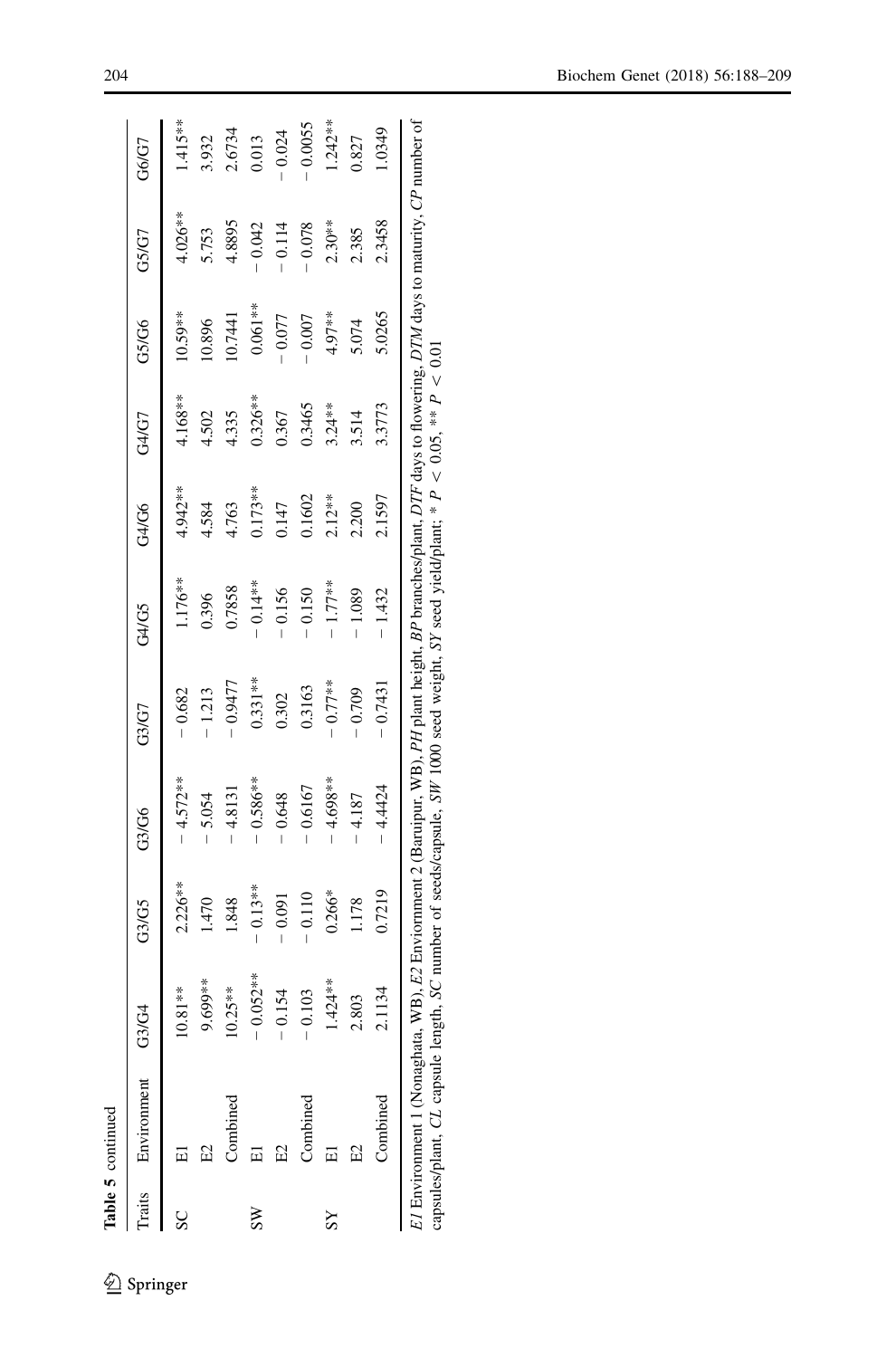## Analysis of Heterosis

The variation patterns of MPH and BPH over environments were very similar in nature. Environment was the major source of variation contributing to the total sum of squares followed by genotype, and  $G \times E$  interaction factor. On comparing with the average parents yield (12.57 g plant<sup>-1</sup>), eight hybrids (38.09%) had a significant  $(P \, < \, 0.01)$  yield advantage over their parents in both the environments, with an average of 26.94% and a range of  $-28.26-47.7%$  for BPH; and an average of 29.99% and a range of  $-27.00$  to 55.84% for MPH in both the environments. Comparatively high MPH and BPH were observed in the environments 1 (Supplementary Table 3 and 4). The inter-group hybrids had significantly  $(P \, 0.001)$  higher yield and yield heterosis than the intra-group hybrids. Among the nine hybrids that showed significant high MPH and BPH ( $> 10\%$  of the average yield), seven were from inter-group and two from intra-group crossing based on  $GDS_{SSR}$ . The hybrids in the G3 and G1 group had the highest SY plant<sup>-1</sup>, heterosis for SY and combining ability amongst the hybrid groups, followed by the G2 hybrid group. The parents involved in those nine heterotic hybrids were mainly from the groups of G3 (56.25%), G1 (25.0%) and G2 (18.75%). The parent UMA had the highest GCA for SY followed by OSC-593 and NIC-8316, and they belong to the group G3 (Table 6). Among the individual hybrid groups, the highest yielding hybrid group was an intra-cluster cross of UMA  $\times$  NIC-8316 (G-IIIB  $\times$  G-IIIA) which produced 18.95 g plant<sup>-1</sup>, significantly ( $P < 0.01$ ) higher than the yields of other 20 hybrids. The G-IIB  $\times$  G-IA hybrid group was the second highest yielding group which produced 16.50 g plant<sup>-1</sup> (significant at  $P \, < \, 0.01$ ).

| Cross-combination $(9/d)$ | $\%$<br><b>BPH</b> | $\%$<br><b>MPH</b> | $GD_{SSR}$ | Mean seed<br>yield $plan-1$ | Group based<br>on $GD_{SSR}$<br>for $9$ parent | Group based<br>on $GD_{SSR}$ for<br>$\sigma$ parent |
|---------------------------|--------------------|--------------------|------------|-----------------------------|------------------------------------------------|-----------------------------------------------------|
| TKG22/OSC-593             | 26.93              | 32.28              | 0.24138    | 16.78                       | IΑ                                             | <b>IIIB</b>                                         |
| OSC-593/RT-348            | 26.26              | 30.06              | 0.34483    | 15.34                       | <b>IIIB</b>                                    | <b>IIB</b>                                          |
| OSC-593/UMA               | 21.32              | 24.70              | 0.17241    | 14.74                       | <b>IIIB</b>                                    | <b>IIIB</b>                                         |
| RT-348/NIC-8316           | 19.17              | 26.00              | 0.20690    | 15.29                       | <b>IIB</b>                                     | <b>IIIA</b>                                         |
| RT-348/TKG-352            | 30.74              | 37.17              | 0.27586    | 16.50                       | <b>IIB</b>                                     | IA                                                  |
| UMA/NIC-8316              | 47.70              | 55.84              | 0.24138    | 18.95                       | <b>IIIB</b>                                    | <b>IIIA</b>                                         |
| $UMA/TKG-352$             | 28.84              | 34.88              | 0.24138    | 16.26                       | <b>IIIB</b>                                    | IA                                                  |
| NIC-8316/TKG-352          | 14.58              | 15.52              | 0.27586    | 14.70                       | ШA                                             | IA                                                  |

**Table 6** Description of eight cross-combinations showing better-parent heterosis for seed yield plant<sup>-1</sup>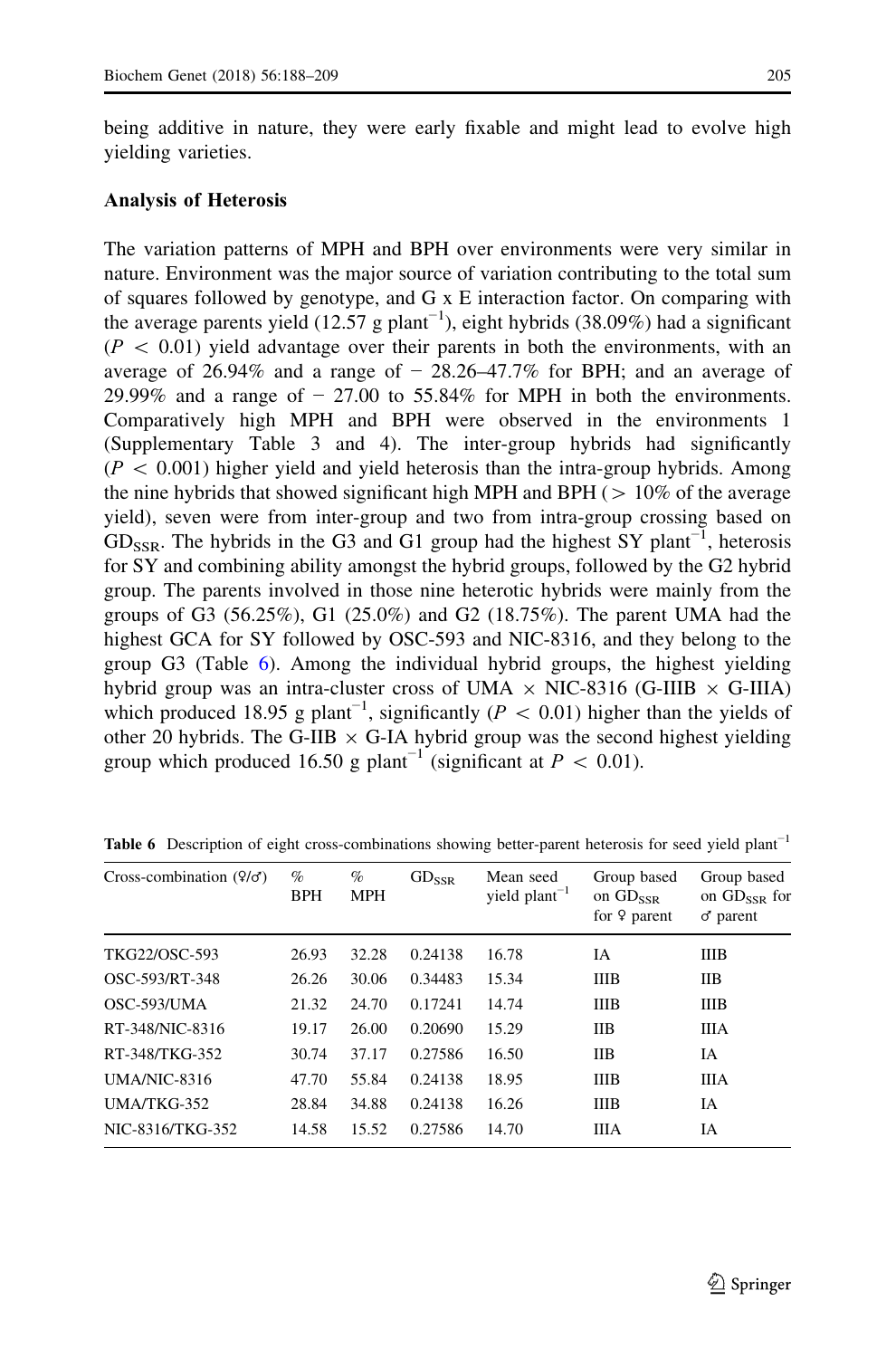#### Correlation Between Heterosis and Genetic Divergence

Parental genetic diversity and combining ability along with per se performance have been effectively exploited to develop higher frequencies of heterotic hybrids in several crops (Betran et al. [2003\)](#page-20-0). Further, advances in genome researches have raised the interest in predicting heterotic groups using molecular markers (Krystkowiak et al. [2009](#page-21-0)). Heterosis in relation to genetic divergence had been studied earlier in many crops, although in sesame, information is inadequate. Highly significant positive correlations were observed between SCA and per se performance of hybrids (0.97), while showing positive non-significant correlation with  $G_{\rm SSR}$  (0.048) but non-significant negative correlation with  $G_{\rm MOR}$  (− 0.01) and  $G\text{D}_{SDS}$  (− 0.256) (Supplementary Table 2). Results showed that positive nonsignificant correlation was found in  $GD_{SR}$  with SCA (0.154) and hybrid performance for SY (0.108). Similar trends were found for MPH and other traits except for  $GD<sub>MOR</sub>$  where positive non-significant correlation was observed (0.051). The linear regressions of  $GD_{SSR}$  on SCA, BPH and MPH were non-significant with  $R^2$  value of 0.030, 0.0018 and 0.0031, respectively. Similar linear regression was observed for  $GD<sub>SDS</sub>$  on BPH (0.038), MPH (0.032), SCA (0.085) and  $GD<sub>MOR</sub>$  on BPH (0.049), MPH (0.057) and SCA (0.010). The mean performance of  $F_1s$  was little influenced by  $GD<sub>MOR</sub>$  (0.089),  $GD<sub>SDS</sub>$  (0.014) and  $GD<sub>SSR</sub>$  (0.013) as evidenced from non-significant regression. The linear regressions of SCA on MPH, BPH and per se performance of  $F_1$ s were significant with  $R^2$  value of 0.88, 0.84 and 0.95, respectively (Fig. [4](#page-19-0)a, d, e,). The MPH and BPH also established significant positive associations as well as linear regressions with per se performance of the hybrids along with  $R^2$  value of 0.96 and 0.9[4](#page-19-0), respectively (Fig. 4b, c). The present study strongly indicates that SCA is a main determinant of heterosis, as well as of  $F_1$ performance and can be used consistently in the selection of parents (Hallauer and Miranda Filho [1988](#page-21-0)). Non-significant linear regression of heterosis for grain dry weight with mean performance of hybrids on GD has been reported by Shieh and Thseng  $(2002)$  $(2002)$ . The extents of correlation coefficients found between  $GD_{SSR}$  with BPH and MPH in the present study were not large enough for the prediction of hybrid performance in sesame as earlier reported by Banerjee and Kole ([2010\)](#page-20-0). Similar results with weak correlation have been reported in many crops (Oliveira et al. [2004](#page-21-0)). There can be many plausible reasons behind the weak correlation of  $GD_{SSR}$  with hybrid performance and heterosis; Some of the reasons could be lack of linkage between genes controlling the traits under study, inadequate genome coverage, and random marker distribution and diversified effect of dominance (Bernardo [1992\)](#page-20-0). Bernardo [\(1992](#page-20-0)) suggested that prediction of hybrid through markers would be possible only if a significant number of markers were linked with QTL. In the present study, SSR grouping of the hybrids into different clusters are in agreement with their pedigree records signifying the efficiency of SSR marker for diversity analysis and clustering analysis. The cross-combinations from parents with intermediate genetic diversity group were more often heterotic than those obtained from parents with high levels of genetic divergence between them (Supplementary Table 2). The present investigation suggests that parental divergence in the intermediate group, i.e., being neither low nor high, would likely generate high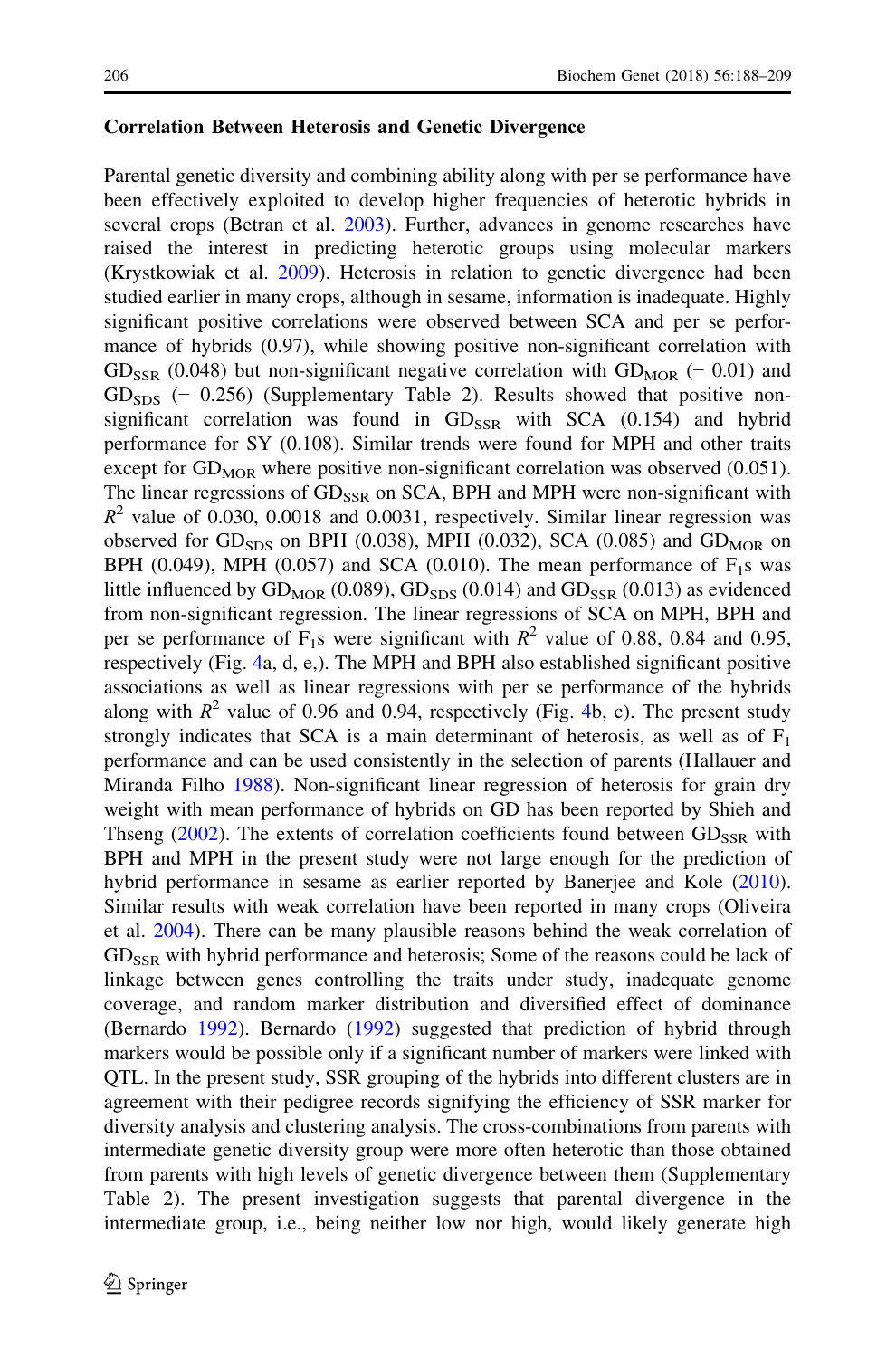<span id="page-19-0"></span>

Fig. 4 Relationship between SCA and  $F_1$  performance (a), per se performance of  $F_1$  with MPH (b), per se performance of  $F_1$  with BPH in sesame (c), SCA with BPH in sesame (d), and SCA with MPH in sesame (e)

heterotic crosses for SY in sesame irrespective of  $GD_{SSR}$ ,  $GD_{MOR}$  and  $GD_{SDS}$ . The extent of parental divergence as predictive estimates of heterosis was studied earlier by many researchers in different crops like chilli (Geleta et al. [2004\)](#page-20-0); maize (Ndhlela et al. [2015\)](#page-21-0); wheat (Krystkowiak et al. [2009](#page-21-0)); and groundnut (Arunachalam et al. [1984](#page-20-0)).

## Conclusion

Based on the present findings, we conclude that genetic distances, based on SSR marker, agro-morphological traits or seed-storage profile, were not efficient for the prediction of heterosis in sesame. Nevertheless, SSR-based clusters are in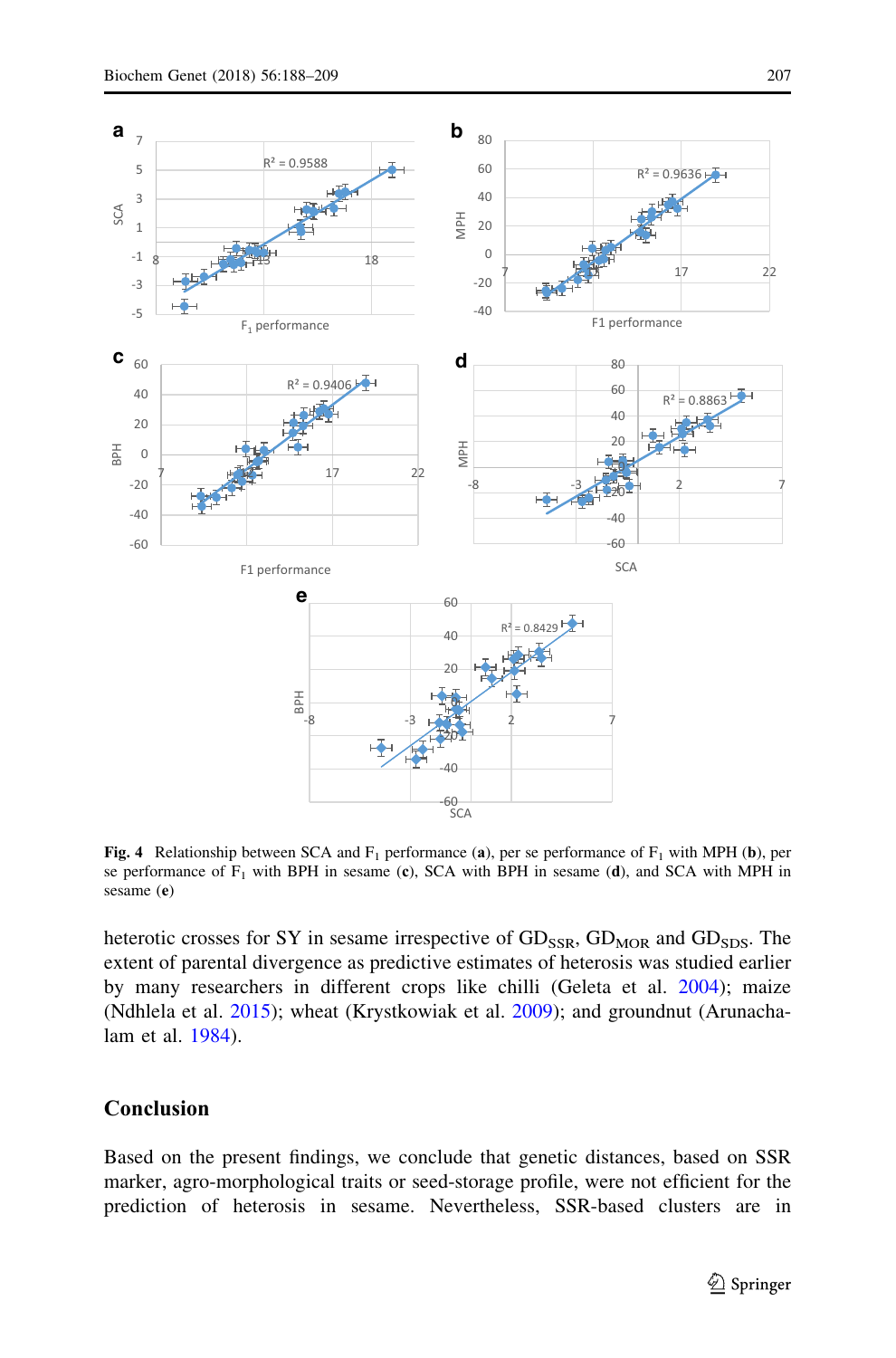<span id="page-20-0"></span>accordance with their pedigree records signifying the efficacy of SSR marker for diversity analysis and clustering analysis. SCA, on the other hand, has appeared as the utmost important factor in the determination of heterosis and per se performance of the hybrids in sesame. In accordance with the earlier reports, weak correlation was observed in the present study which is not useful for predicting hybrid performance in sesame (Zhang et al. [1995;](#page-21-0) Ndhlela et al. [2015](#page-21-0)). However, this study also suggests that parental divergence in the intermediate group would like to generate high heterotic crosses for seed yield/plant in sesame as reported in other crops (Geleta et al. 2004).

#### Compliance with Ethical Standards

Conflict of interest The authors declare that they have no conflict of interest.

# **References**

- Arunachalam V, Bandyopadhyay A, Nigam SN, Gibbons RW (1984) Heterosis in relation to genetic divergence and specific combining ability in groundnut (Arachishypogaea L.). Euphytica. [https://](https://doi.org/10.1007/bf00022747) [doi.org/10.1007/bf00022747](https://doi.org/10.1007/bf00022747)
- Baker RJ (1978) Issues in diallel analysis. Crop Sci 18:533–536. [https://doi.org/10.2135/cropsci1978.](https://doi.org/10.2135/cropsci1978.0011183X001800040001x) [0011183X001800040001x](https://doi.org/10.2135/cropsci1978.0011183X001800040001x)
- Banerjee PP, Kole PC (2009) Analysis of genetic architecture for some physiological characters in sesame (Sesamum indicum L.). Euphytica 168(1):11–22
- Banerjee P, Kole P (2010) Heterosis, inbreeding depression and their relationship with genetic divergence in sesame (Sesamum indicum L.). Acta Agronomica Hungarica. [https://doi.org/10.1556/AAgr.58.](https://doi.org/10.1556/AAgr.58.2010.3.15) [2010.3.15](https://doi.org/10.1556/AAgr.58.2010.3.15)
- Bernardo R (1992) Relationship between single-cross performance and molecular marker heterozygosity. Theor Appl Genet 83(5):628–634
- Betran FJ, Ribaut JM, Beck D, De Leon DG (2003) Genetic diversity, specific combining ability, and heterosis in tropical maize under stress and nonstress environments. Crop Sci 43(3):797–806
- Bhat KV, Babrekar PP, Lakhanpaul S (1999) Study of genetic diversity in Indian and exotic sesame (Sesamum indicum L.) germplasm using random amplified polymorphic DNA (RAPD) markers. Euphytica 110(1):21–34
- Bhattacharya U, Pandey SK, Dasgupta T (2014) Identification of EST-SSRs and FDM in sesame (Sesamum indicum L.) through data mining. Sch J Agric Sci 4:60–69
- Bisht IS, Bhat KV, Lakhanpaul S, Biswas BK, Pandiyan M, Hanchinal RR (2004) Broadening the genetic base of sesame (Sesamum indicum L.) through germplasm enhancement. Plant Genet Resour 2 (03):143–151
- Dikshit UN, Swain D (2000) Genetic divergence and heterosis in sesame. Indian J Genet Pl Br 60(2):201– 212
- Fan XM, Zhang YD, Yao WH, Bi YQ, Liu L, Chen HM, Kang MS (2014) Reciprocal diallel crosses impact combining ability, variance estimation, and heterotic group classification. Crop Sci 54:89– 97. <https://doi.org/10.2135/cropsci2013.06.0393>
- Geleta LF, Labuschagne MT, Viljoen CD (2004) Relationship between heterosis and genetic distance based on morphological traits and AFLP markers in pepper. Plant Breed 123(5):467–473
- Griffing B (1956) Concept of general and specific combining ability in relation to diallel crossing system. Aust J Biol Sci 9:463–493
- Hallauer AR (1999) Temperate maize and heterosis. In: Coors JG, Pandey S (eds) The genetics and exploitation of heterosis in crops. American Society of Agronomy, Crop Science Society of America, Madison, pp 353–361